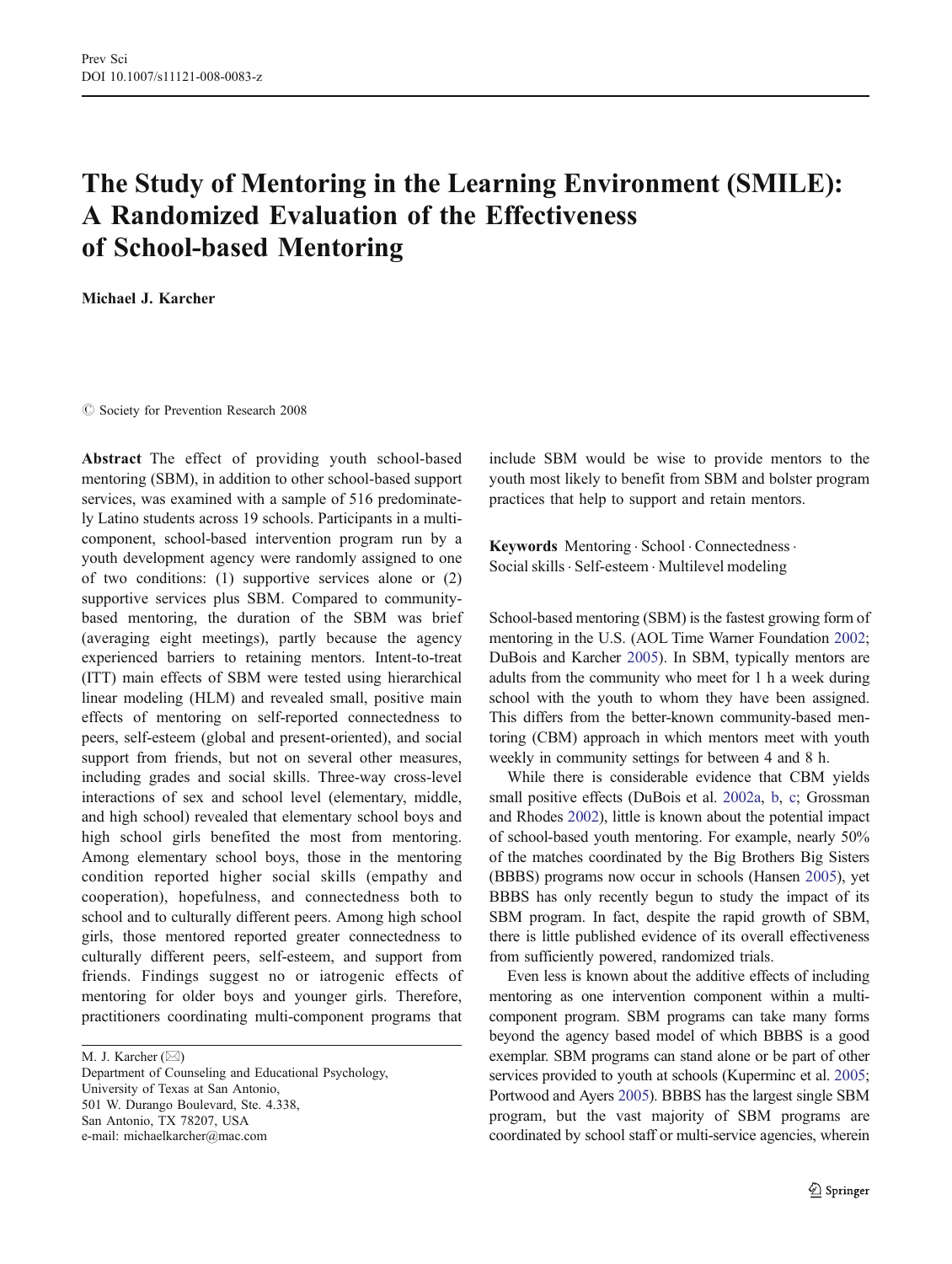SBM occurs alongside other supportive services. It is important, therefore, to understand not only the effectiveness of SBM overall, but also its additive impact when provided along with other preventative and intervention services.

For whom SBM works best is the next important question in the mentoring literature. Although research on SBM is in its infancy, the severely limited number of available mentors makes it imperative to identify which youth—boys or girls, ethnic minority or majority, and in which school settings—will benefit most from participating in a mentoring program. Based on the literature review provided below it is clear that rigorous examinations of gender, age, and setting differences in the impact of mentoring program effectiveness is the next step for the mentoring literature in general. Latino youth are the fastest growing youth population and also the one most at-risk ethnic group for underachievement and drop-out, making the question of whether SBM can support Latino youths' engagement in school and facilitate their academic success a national imperative.

The present study is the first, large-scale, multi-school randomized exploration of the additive effects of providing school-based mentors to Latino youth who already receive other supportive services. It examines overall impact through intent-to-treat (ITT) analyses as well as differential effects across boys and girls in elementary, middle and high school contexts.

## Effects of School-based Mentoring

Most previous studies of mentoring effectiveness have been on CBM programs and have consistently revealed small effects (DuBois et al. [2002b\)](#page-13-0). Based on prior research on CBM and given the school context, one key outcome of SBM may be improved grades. However, it is equally plausible that academic performance is a relatively distal and less immediate outcome of SBM (Karcher et al. [2006](#page-14-0)). Self-esteem and connectedness to school have been identified as outcomes that are more likely to be directly influenced through the experience of meeting at school with a mentor (Portwood and Ayers [2005\)](#page-14-0). There is some evidence from small-sample, randomized and quasi-experimental studies of SBM to support this claim (Karcher et al. [2002](#page-14-0); King et al. [2002\)](#page-14-0). Research on CBM also indicates that developing a positive mentoring relationship is associated with improvements in other relationships in adolescents' lives (DuBois et al. [2002c;](#page-13-0) Grossman and Rhodes [2002\)](#page-13-0), which suggests that SBM mentoring relationships might facilitate improved connectedness to teachers, peers, and even to culturally different classmates when matches are cross-cultural (Sanchez and Colon [2005](#page-14-0)). One way these changes could occur is through the

development of social skills that facilitate stronger relationships with others. For example, a study of the Big Brothers Big Sisters CBM found the effects of program participation on academic outcomes were mediated by proximal changes in parental relationship quality, self-esteem, and attitudes toward school that, in turn, led to improved grades and attendance (Rhodes et al. [2000](#page-14-0)). Increased hopefulness and mentees feeling more that they matter to others also could result from SBM and have an effect on grades.

One of several potential barriers to effective SBM is the abbreviated time frame in which it is typically conducted. Grossman and Rhodes [\(2002](#page-13-0)) found evidence that shortterm CBM relationships (i.e., 6 months or shorter in programs that required a year or longer commitment) were negatively related to mentees' self-esteem, behavioral competence, and academic motivation. Although the actual duration of the match (i.e., "shorter than 6 months") may be less the issue than that these youth expected to meet for a year or longer, this study raises the question of how much can be gained through SBM, which is rarely longer than 6 months in length (Herrera et al. [2000\)](#page-13-0), and whether there could be adverse consequences from these short matches. A second barrier is that programs and staff can be severely limited in how much structure and supervision they provide mentors to help establish and support SBM matches (Herrera et al. [2000;](#page-13-0) Sipe and Roder [1999](#page-14-0)). These barriers may help to explain why a meta-analysis reported evidence of smaller effect sizes for SBM programs relative to CBM programs (DuBois et al. [2002b\)](#page-13-0).

#### Moderators of Effects of School-based Mentoring

Mentees' age may moderate the outcomes of SBM. It has been suggested that adolescents may be harder than children to engage in mentoring relationships, especially relationships that are not highly instrumental and goal oriented (Cavell and Smith [2005;](#page-13-0) Darling [2005](#page-13-0)). Yet the meta-analysis of DuBois et al. ([2002b\)](#page-13-0) did not find that mentees' age was a significant moderator of effect size after controlling for the number of best practices utilized by programs.

There also is theory and some research to suggest that the age and gender of mentees could interact as moderators of the effects of mentoring. While the meta-analysis of DuBois et al. [\(2002b](#page-13-0)) did not reveal an effect of sex on program impact, more recent studies have reported evidence of differential effects for boys and girls (Bogat and Liang [2005](#page-13-0)). Bogat and Liang ([2005](#page-13-0)) suggest that because adolescents experience considerable pressure to assume traditional gender roles, boys may begin to seek greater autonomy and separation in relationships with adults, while adolescent girls, and especially Latinas, may become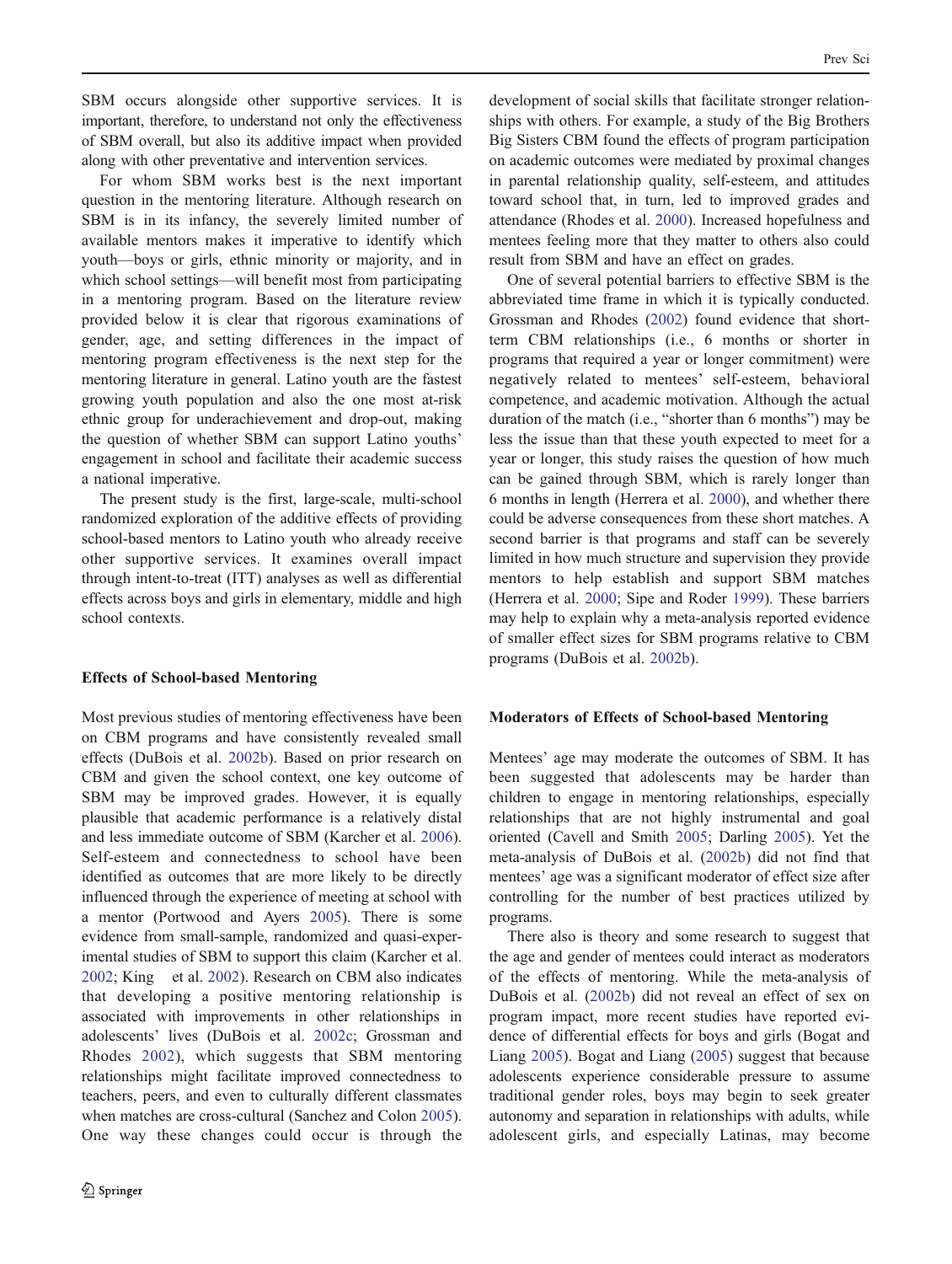increasingly concerned with relatedness and connection (Sanchez et al. [2005\)](#page-14-0). Indeed, the help-seeking literature reveals that girls may be more open to relational assistance during adolescence (Bogat and Liang [2005](#page-13-0); Weisz et al. [1995](#page-14-0)). However, in a sample of 8 to 15 year olds, DuBois et al. [\(2002c\)](#page-13-0) found that boys were more likely than girls to nominate their mentors as significant adults in their lives. These two findings—that younger males may more readily welcome a mentor into their lives (DuBois et al. [2002c](#page-13-0)), but older adolescent girls may be more developmentally inclined to seek out relational connection and thus benefit from a mentor (Rhodes and Davis [1996;](#page-14-0) Sanchez and Reyes [1999](#page-14-0))—are consistent with findings from child psychotherapy studies that larger effects for girls relative to boys are most pronounced among older youth (Weisz et al. [1995](#page-14-0)).

Given the widespread support and increasing number of SBM programs, research on for whom SBM works best and under what conditions is critical. For example, in 2003, the Department of Education allocated \$150 million over 3 years to support "student mentoring programs" (MENTOR [2004](#page-14-0)). This is a considerable investment in an intervention with limited evidence of effectiveness, which should concern policy makers and the public alike, because what is known is that (a) mentoring programs that are poorly run tend to have small effects (DuBois et al. [2002b\)](#page-13-0) and (b) programs in which mentors quit prematurely or which provide only short-term mentors (i.e., 6 months or shorter) have been associated with negative outcomes (Grossman and Rhodes [2002](#page-13-0); Karcher [2005;](#page-14-0) Rhodes et al. [2000](#page-14-0)). Indeed, while SBM is intuitively appealing to many, "there is relatively little evaluation research demonstrating positive outcomes as a result of SBM" (Portwood and Ayers [2005](#page-14-0), p. 336).

This literature review indicates that key outcomes targeted by SBMs include grades, school connectedness, and other behavioral and emotional indices of positive youth development. Karcher et al. ([2006](#page-14-0)) propose that psychosocial and academic outcomes are likely interrelated. Positive changes in one likely facilitate improvements in the other, such that promoting either connectedness or grades through SBM could prevent underachievement, dropout, and problem behavior (Thomas and Smith [2004](#page-14-0)). In addition, connectedness to school, teachers, and peers tend to differ between boys and girls (Karcher [2003\)](#page-14-0) and may help reveal gender-specific effects of SBM. Connectedness also may be an especially culturally compatible outcome to study among Latinos (Sanchez et al. [2005](#page-14-0)), who are the student population most at-risk for dropout. Other outcomes associated with risk-taking behaviors that may be influenced by SBM include self-esteem, social skills, social support, hopefulness and mattering, which is one's sense that he or she is important to others (Bramlett et al. [1999](#page-13-0); DuBois et al. [2002a](#page-13-0); Marshall [2001](#page-14-0); Snyder et al. [2003](#page-14-0)).

# Present Study

The goal of the present study was to examine the effects of 1 h of weekly SBM across one academic year among students in 19 elementary, middle and high schools. The outcomes assessed were those revealed in the literature as most likely to be affected by SBM: math and reading grades, connectedness, self-esteem, social skills, social support, hope, and mattering. Main effects of SBM and the role of both school setting (elementary, middle, and high school) and gender as moderators of effects were investigated using hierarchical linear modeling.

#### Method

#### Design

The study included 525 youth who were referred by their parents or teachers or who nominated themselves to participate in a program of social and academic enrichment services provided by the Communities in Schools of San Antonio (CIS-SA) agency. CIS-SA places a case manager in each school who is responsible for providing a range of support services to the youth who enroll in CIS programs. Mentors and tutors are sometimes provided to youth through the CIS programs. The youth in this study were told they would either receive a school-based mentor in addition to the other supportive services or receive the supportive services alone. Therefore, this was not a waitlist comparison group but rather an alternate treatment comparison group.

Stratified random sampling by gender and grade was done within each school by researchers after all 525 students had returned parent surveys and consent forms and after youth had completed the baseline survey in September. Omitted, prior to randomization, were nine youth whom the CIS case managers identified as having psychological disorders or abuse histories, because research suggests mentoring may be contraindicated for such youth (DuBois et al. [2002b](#page-13-0)). All 516 of the remaining youth received educational enhancement activities, supportive guidance, enrichment activities, and/or tutoring (i.e., Standard Services). The Standard Services condition was provided to 264 youth, and the remaining youth were assigned to receive a mentor in addition. This group was called (Standard Services) Plus Mentoring  $(n=$ 252). Three hundred and twenty-eight youth were recruited in Fall 2003, and 197 youth were recruited in Fall 2004. Post-test surveys were completed in late April. This study reports findings from the participants' first year in the study.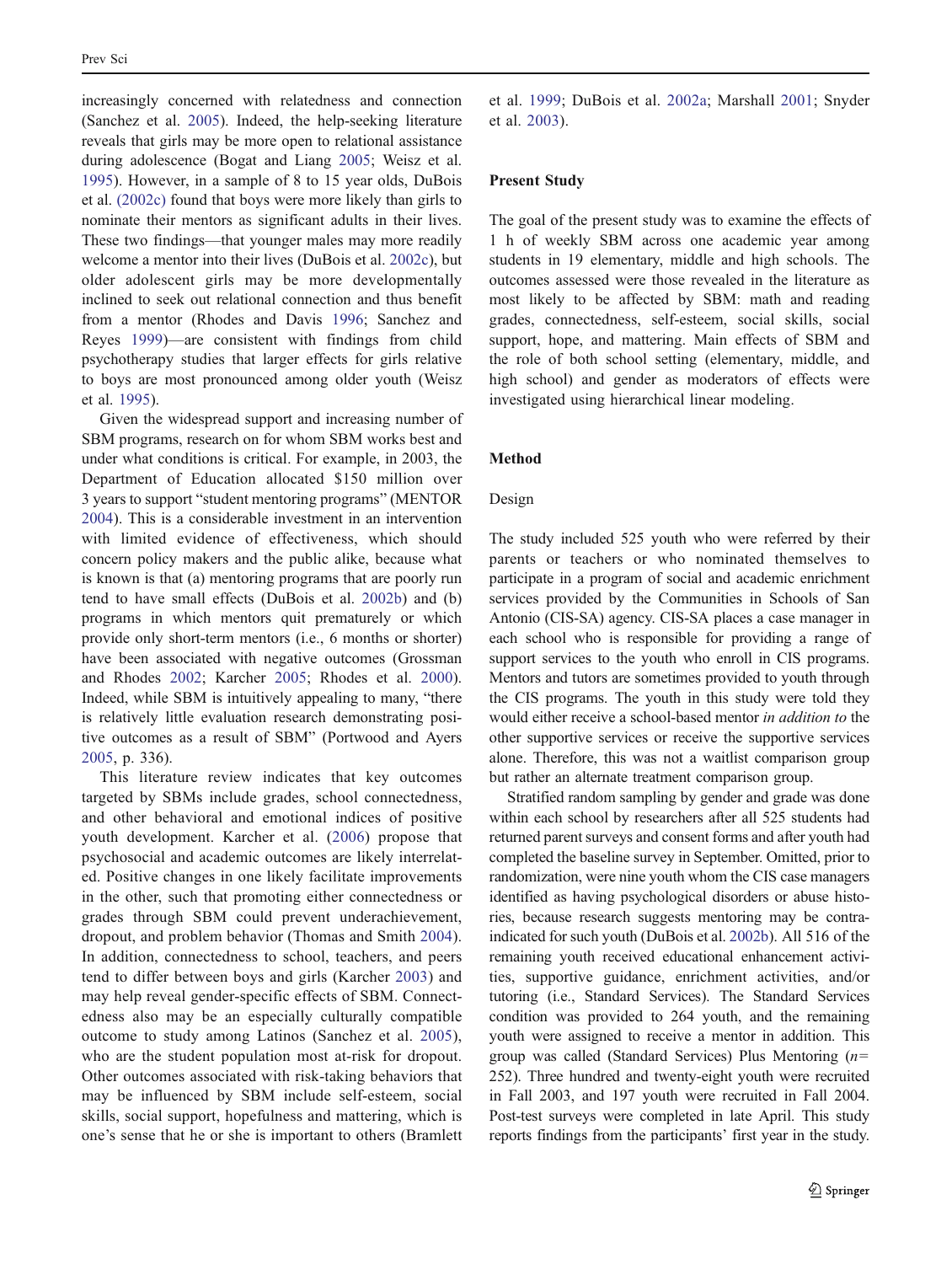#### **Participants**

Pre-test data were collected from 525 youth between the ages of 10 and 18 who attended 19 public schools in a large, Southwestern metropolitan area. At post-test there were 468 youth, 313 girls and 155 boys, with more girls due to their demonstrating more interest in participating in the agency's programs. Seven sites were elementary schools, five were middle schools, and seven were high schools. Elementary school-aged youth were all in fifth grade, and the middle school youth were in grades 6 through 8. The majority of the students were from families earning less than \$20,000 a year. Perhaps because parents were the primary referral source and there were just as many self-referrals as teacherreferrals, the demographics and achievement levels of the participating youth appeared to be similar to the larger school body in each of the 19 schools.

Not all youth received their assigned services as intended. There were 28 youth assigned to the mentoring condition who were never mentored, either because insufficient mentors were recruited for their schools  $(n=8)$  or because their mentors quit before ever going to the school  $(n=20)$ . The mentees whose mentors quit were then reassigned to other mentors when available. Because the agency had a policy that each student had to receive at least 8 h of enrichment services, all youth were provided the standard support services. Four youth assigned to the Standard Services only condition inadvertently received a mentor as well. Nevertheless, in order to maintain the randomization, all of these youth are included in the "intent to treat" (ITT) analyses which included all 468 youth (235 mentees and 233 non-mentees) after accounting for attrition.

Mentors ( $n=292$ ) were 54% Latino, 35% Caucasian, 5% African American, and 6% "Other." Seventy percent were college students, 13% were military personnel, 15% fulltime employed adults, and 2% "Other." Forty-three percent spoke Spanish; 73% were female (50 were male). Mentors were recruited by agency staff at military bases, local businesses, colleges and within local organizations (e.g., Chamber of Commerce). A doctoral student on the project also recruited at local universities through class presentations and volunteer fair booths. There were no incentives for mentor participation, although some businesses encouraged employees' participation. In all, 292 mentors were recruited. Of these, 64 went to the schools but met only one or two times with a mentee before quitting.

# Mentoring Program

Interest lists were collected from mentors and mentees for the purpose of matching mentees and mentors with similar interests, but 83% of matches were made as a function of schedule compatibility. Ninety-two percent of matches were

made by agency staff; 8% of mentors/mentees met in a group format and selected their partner on the basis of mutual interest. As is typically practiced in the field of mentoring (for safety reasons) girls are rarely given male mentors. In this study, only two girls received male mentors. The remaining 48 male mentors mentored 24 high school aged boys and 24 elementary or middle school aged male students.

Mentors attended a 1-h orientation before being assigned to a youth. Although additional evening training/support meetings were offered, only 29 mentors participated in one of these and none attended more than two. It was expected that mentees would meet with mentors 1-h/week at school during the school day or after school from October through May. Case managers were available for onsite support, although because the case managers also provide services to youth it was common for mentors to not see the case manager when at the school. Meetings outside of school were prohibited. The mentoring was unstructured and took place wherever space was available (e.g., library, cafeteria, CIS agency office). After each meeting, the mentors completed an activity log which was entered into a computer to track meeting dates.

## Data Collection Procedures

Written consent was obtained from parents and verbal assent was obtained from youth. Surveys were collected in a group format with no more than 20 youth at a time. Pretest surveys were collected in September. Eight months later, in April and May, 468 youth were surveyed again. Youth were given a movie pass and were told the surveys were used to evaluate the effectiveness of the CIS-SA program of which mentoring was one component.

### Measures

Hemingway: measure of adolescent connectedness (5.5 version) The Hemingway instrument consists of several sixitem (and one three-item) scales that assess adolescents' caring for and involvement in specific relationships and activities (Karcher [2003](#page-14-0)). Items are rated using a 1–5 Likert-type scale, whereas all the other measure in the study used a 1–4 range. In each scale, there is one negatively worded item included to lessen response bias. The Connectedness to School scale focuses on the importance youth place on school and how actively they try to be successful in school. Connectedness to Teachers assesses effort made to get along with teachers and concerns about earning teachers' respect and trust. Connectedness to Peers assesses feelings about peers and about working with peers on projects and school-related tasks. Connectedness to Culturally Different Peers asks about youths' desire to interact with and get to know peers from other cultural groups.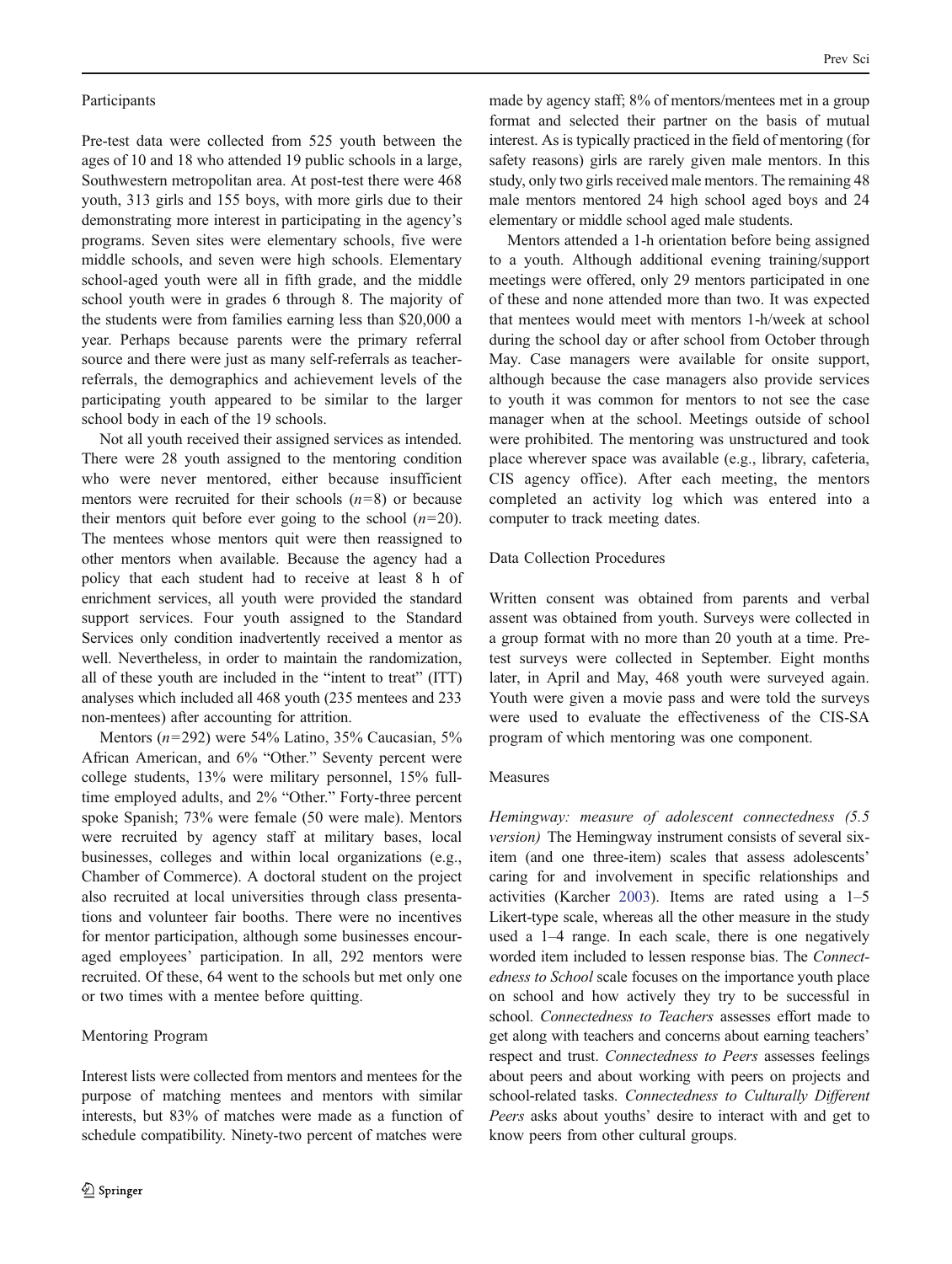Two scales assessed present and future-oriented selfesteem. Self-in-the-Present assesses feelings about current relationships, continuity in behavior across contexts, and an awareness of skills and interests that make them liked by others. Self-in-the-Future asks about the behaviors and qualities of youth that will help them have a positive future. These scales have demonstrated good 3-month test–retest reliability, a distinct factor structure, and evidence of convergent and discriminant validity (Karcher [2003](#page-14-0)). Post-test internal consistency: School  $(a=.80)$ , Teachers  $(a=.80)$ , Peers  $(a=.83)$ , Culturally Different Peers  $(a=.84)$ , Self-in-the-Future ( $a = .79$ ) and Self-in-the-Present ( $a = .70$ ).

Self-esteem questionnaire (SEQ) Self-esteem was assessed using the SEQ which consists of 42 self-evaluation statements pertaining to each of five separate domains (peer relations [8 items], school [8 items], family [8 items], physical appearance [4 items], and sports/athletics [6 items]), as well as global self-esteem (8 items) (DuBois et al. [1996](#page-13-0)). Each statement is rated on a 4-point scale ranging from strongly disagree to strongly agree. In prior research, the scale has demonstrated good reliability and evidence of construct validity (DuBois et al. [1996](#page-13-0)) with estimates of school self-esteem typically being the highest and sports/ athletics the lowest. For this reason, and because of no obvious connection to mentoring, the sports scale was not used. This study included the *Global* self-esteem scale, which assesses overall perceptions of self-worth (e.g., "I am happy with myself as a person")  $(a=.80)$ , as well as selfesteem in the family ( $a = .84$ ), physical appearance ( $a = .82$ ), peer relations ( $a = .78$ ), and school ( $a = .75$ ) domains.

Perceived social support scale The items in this scale were drawn from a widely used measure of friend and family support for college students (DuBois et al. [1994](#page-13-0); Procidano and Heller [1983](#page-14-0)). DuBois et al. [\(1994](#page-13-0)) adapted the measure for children and adolescents by simplifying item content in some cases, reducing the number of items per subscale from 20 to 10, and modifying the response scale to eliminate a "Don't know" option. Each statement is rated on a 4-point scale ranging from strongly disagree to strongly agree. DuBois et al. ([1994](#page-13-0)) provide evidence of reliability and validity for the adapted measure. Coefficient alpha for the scales at post test were adequate for support from family  $(a=0.90)$  and friends  $(a=.82)$ .

Social skills rating system This survey assesses social skills that affect teacher–student relationships, peer acceptance, and academic performance (Gresham and Elliott [1990\)](#page-13-0). It is designed to identify children who have problems with behavior and interpersonal skills, detect problem behaviors for treatment, and assist intervention planning. Each statement (e.g., "I follow the teacher's directions.") was rated on a 4-point scale (*Not at all to Very true*). Separate 8-item scales assessed Cooperation  $(a=.78)$ , Empathy  $(a=.76)$ , Assertion  $(a=.57)$ , and Self-Control  $(a=.82)$ .

Children's hope scale This 6-item scale measures goaldirected thought (Snyder et al. [1997](#page-14-0)). Three of the six items reflect agency thinking (e.g., "I think the things I have done in the past will help me in the future"), which is an active orientation about goals and the future. The other three items reflect pathways thinking (e.g., "When I have a problem, I can come up with lots of ways to solve it"), which pertains to ways to reach one's goals. Posttest  $a = .84$ .

Perceived mattering survey Mattering is the psychological tendency to view the self as significant to others (Marshall [2001](#page-14-0)). The survey items measure how much youth feel they matter to their parents, friends, and other important individuals. Examples include, "My teachers notice when I need help." The eight-item survey demonstrated good post-test reliability  $(a=81)$ .

Grades Agency staff in the schools collected first 6-weeks grades and last 6-weeks grades in Math and Reading from students' report cards. Grade scale ranged from 0 to 100 points.

Additional data Pre and post data on social skills, connectedness, and problem behaviors were collected from parents and teachers but are not reported here because of large sample non-response rates. Teachers frequently declined requests to rate youth whom they did not yet know well at the start of the year, and parental return rates were less than 80% at the end of the year. However, complete baseline parent-rated child behavior ratings were available and were used as covariates.

Conners' child rating scale: global index (CGI) This survey, completed by parents prior to each youth being randomly assigned to conditions, reflects 10 items which capture a range of problems behaviors, both internalizing and externalizing (Conners et al. [1998](#page-13-0)). Items include: The child is "Restless or overactive; Excitable, impulsive; Cries often and easily; and Mood changes quickly and drastically." The scale demonstrated good post-test reliability  $(a=.82)$ .

#### Plan of Analysis

Preliminary analyses compared Standard Services (SS) and the Plus Mentoring (SBM) groups at baseline using Multivariate Analysis of Variance (MANOVA). Chi-square analyses tested for proportional differences in the numbers of youth across sex and school levels between the two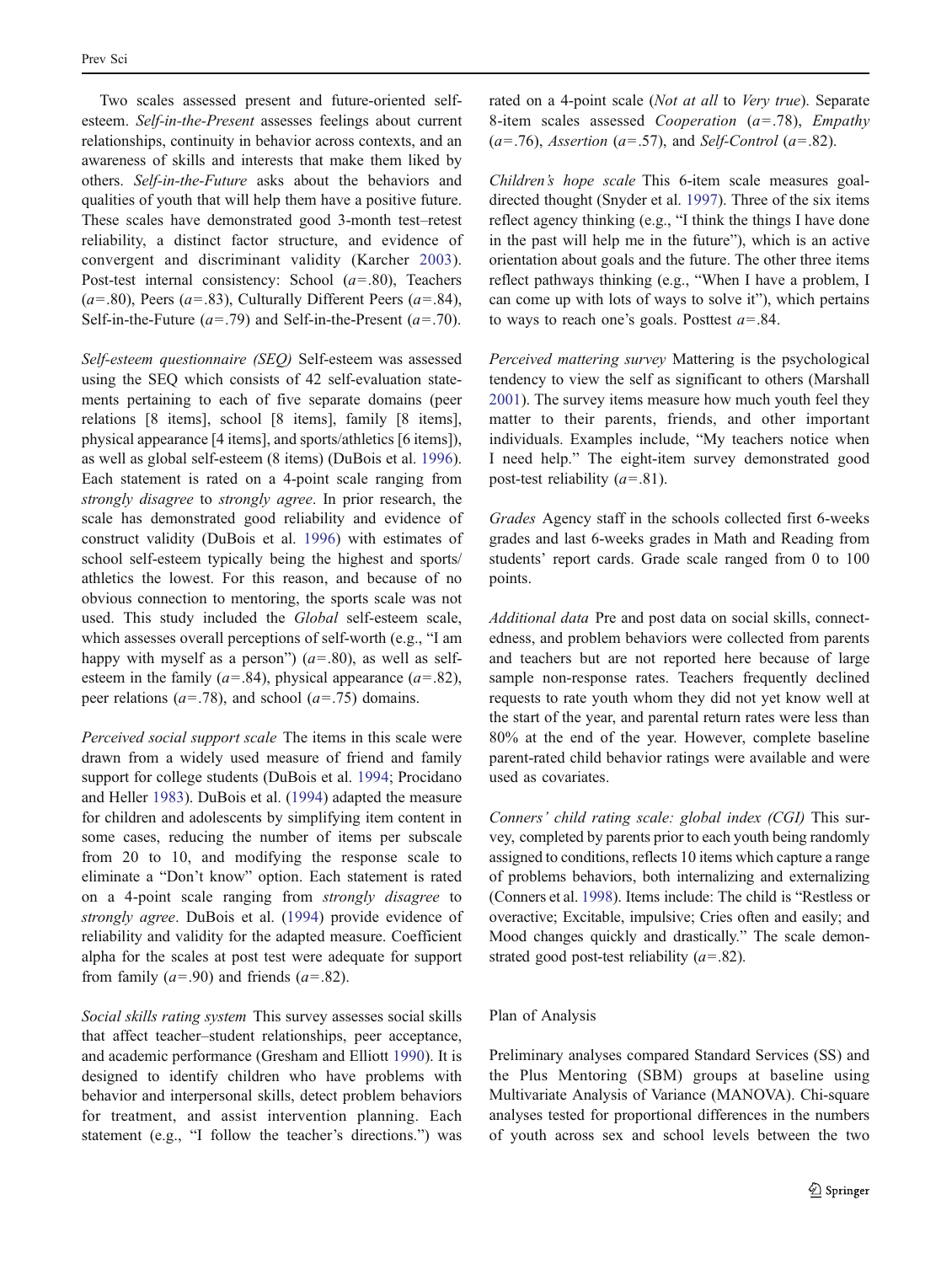<span id="page-5-0"></span>groups. Finally patterns of differential attrition and missing data were examined.

Tests of program impact were conducted using hierarchical linear modeling. Results of these analyses are presented according to terminology used by Raudenbush and Bryk [\(2002\)](#page-14-0). Because students were randomized within the 19 schools, these observations are clustered and not independent. In order to estimate the variance in outcomes due to school settings and thereby to account for data nestedness, hierarchical linear models analyses were conducted which apportion individual and school-level variance separately. In these models, there were two levels of analysis.

At the first level, the individual's post-test score was regressed on the individual-level (level 1) predictors. These were the overall grand mean  $(\beta_0)$ ; the main effect terms (ITT,  $\beta_1$ ; SEX,  $\beta_2$ ); referral source (REF,  $\beta_3$ ); total hours of support services (excluding mentoring; TOTAL,  $\beta_4$ ); the pre-test score ( $\beta$ <sub>5</sub>; e.g., SCHOOLCONN1), and the same three pre-intervention covariates (initial status on the Hope [ $\beta_6$ , HOPE1], Self-in-the-Present [ $\beta_7$ , SELF1], and Connors' Global Index  $[\beta_8]$ , CONNORS1]; see Eq. 1). Each of the pre-test covariates included in the model were grand mean centered (i.e., each individual score was subtracted from the variable's overall mean).

Equation 1: Level-1 Model for Post-intervention Connectedness to School (SCHOOLCONN2), Y

$$
Y = \beta_0 + \beta_1 (\text{ITT}_{ij}) + \beta_2 (\text{SEX}_{ij}) + \beta_3 (\text{REF}_{ij} - \text{REF}..)
$$
  
+  $\beta_4 (\text{TOTAL}_{ij} - \text{TOTAL}..)$   
+  $\beta_5 (\text{SCHOOLCONN1}_{ij} - \text{SCHOOLCONN1}..)$   
+  $\beta_6 (\text{SELF1}_{ij} - \text{SELF1}..) + \beta_7 (\text{HOPE1}_{ij} - \text{HOPE1}..)$   
+  $\beta_8 (\text{CONNORS1}_{ij} - \text{CONNORS1}..) + r_{ij}$  (1)

In the level-2 equation for the coefficient representing impact of mentoring (ITT),  $\beta_1 = \gamma_{10} + U_1$ , a random error coefficient is included in order both to account for random variation across schools in estimated impact and to ensure that the standard error utilized in evaluating the coefficient representing average impact  $(\gamma_{10})$  is not downwardly biased (Raudenbush and Bryk [2002](#page-14-0)).

To test for interactions between mentoring and youths' sex and school setting, the same models as above were run with additional cross-level interaction terms. As in main effect tests above, at level one in the cross-level interaction models, the post-test score (Y) was regressed on its associated pre-test score  $(\beta_5)$ , main effect terms (ITT, SEX), and the three additional pre-test covariates.<sup>1</sup> Also included was the two-way interaction term for Mentoring by sex  $(\beta_3, \text{ITT} \times \text{SEX})$ .

School level is a setting characteristic. Therefore it was used as a level-2 predictor of level-1 coefficients. In the level-2 equation, the level-1 intercept, two main effects, and one interaction term were regressed on two school level dummy codes (see Eq. 2). For outcomes on which there were significant interactions, these models were rerun varying the SEX and two of three school dummy code terms for school level in order to compare treatment effects across specific subgroups. To indicate either sex as the reference group, SEX and ITT×SEX were dummy coded two ways, once with males and once with females as 0. In those models, the school level and sex that are not included in the model serve as the reference group (e.g., high school in Eq. 2), and the  $\gamma_{10}$  coefficient reflects the test of differences on the adjusted mean score for that variable between the Plus Mentoring and Standard Services groups of the same sex and within the same school level.

The intercept for the fixed effect  $(\gamma_{00})$  is the adjusted mean score for the Standard Services group. The ITT slope coefficient  $(\gamma_{10})$  reflects the effect of being assigned to the Plus Mentoring condition. Therefore,  $\gamma_{10}$  is the increase or decrease in the outcome associated with assignment to the mentoring condition for youth of the same sex  $(SEX=0)$ and in the same school level. For example, in Eq. 2 and [3,](#page-6-0) the model includes SEX=0 for females, so that  $\beta_0$  reflects the mean for high school girls in the Standard Services condition. The  $\beta_1$  is the difference between this mean and the mean of the high school girls who were mentored.

Equation 2: Level-2 Model Cross-level Interaction and Random Effects for High Schools

$$
\beta_0 = \gamma_{00} + \gamma_{01} \text{Elementary}_j + \gamma_{02} \text{Midde School}_j + U_0 \n\beta_1 = \gamma_{10} + \gamma_{11} \text{Elementary}_j + \gamma_{12} \text{Midde School}_j + U_1 \n\beta_2 = \gamma_{20} + \gamma_{21} \text{Elementary}_j + \gamma_{22} \text{Midde School}_j \n\beta_3 = \gamma_{30} + \gamma_{31} \text{Elementary}_j + \gamma_{32} \text{Midde School}_j \n\beta_4 = \gamma_{40} \n\beta_5 = \gamma_{50} \n\beta_6 = \gamma_{60} \n\beta_7 = \gamma_{70} \n\beta_8 = \gamma_{80}
$$
\n(2)

<sup>&</sup>lt;sup>1</sup> At level 1, this is like Eq. 1 except that for  $\beta_3$  the referral source [REF] term has been replaced by the two-way level-1 interaction term. Because referral source was non-significant in the main effect HLM analyses, it was omitted from the cross-level interaction models.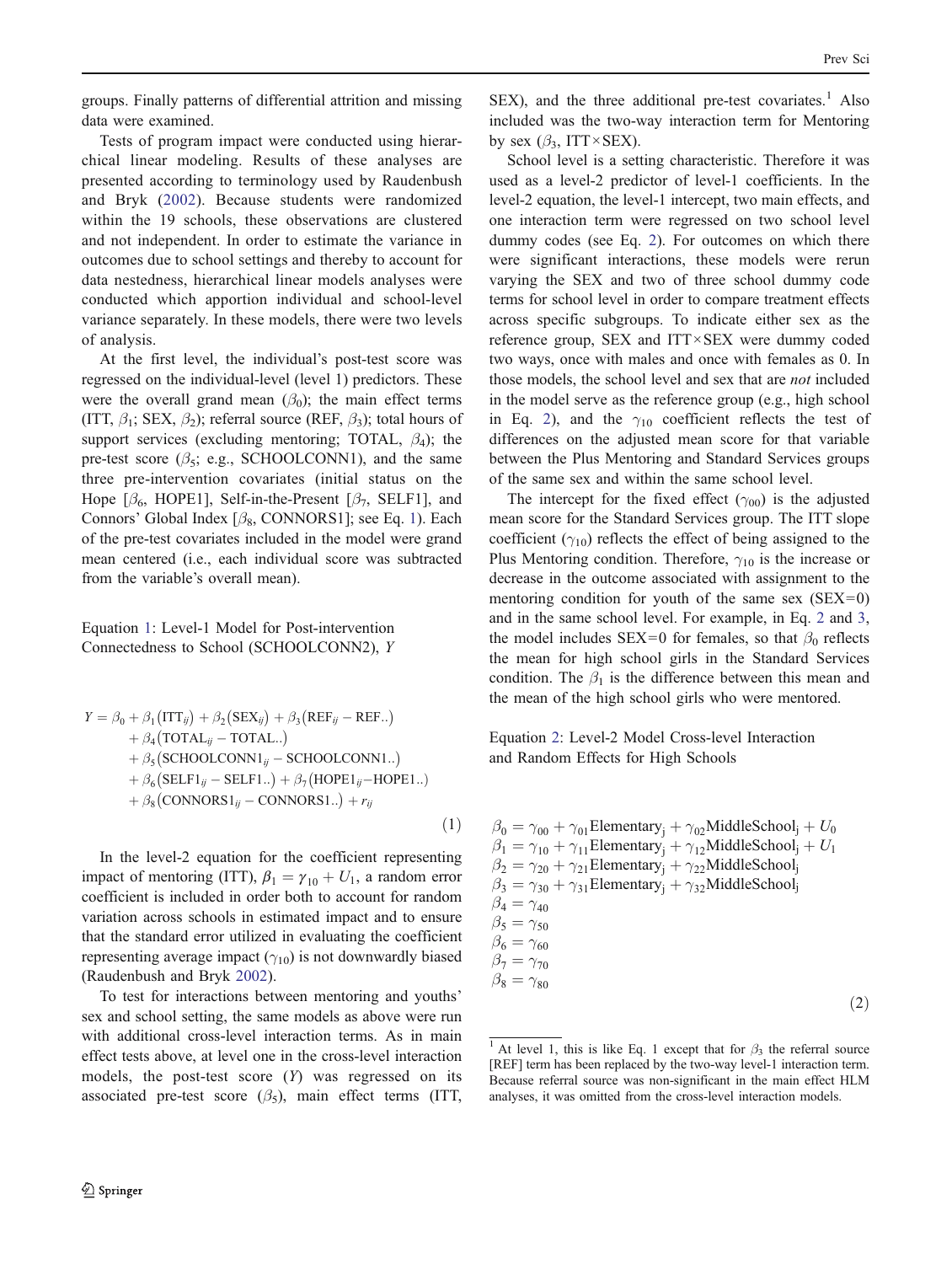<span id="page-6-0"></span>As in Eq. [1](#page-5-0), the level-1 intercept  $(\beta_0)$  and treatment slope  $(\beta_1)$  were allowed to vary randomly to account for the intraclass correlation among outcomes due to schoolspecific variability.

Equation 3: Combined (Mixed) Model Equation for the Three-way Cross-Level Interaction

SCHOOL2<sub>i<sub>j</sub></sub> = 
$$
\gamma_{00} + \gamma_{01}
$$
Elementary<sub>j</sub> +  $\gamma_{02}$ MiddleSchool<sub>j</sub>  
+  $\gamma_{10}$ ITT<sub>i<sub>j</sub></sub> +  $\gamma_{11}$ Elementary<sub>j</sub>  
+  $\gamma_{12}$ Middle School<sub>j</sub> +  $\gamma_{20}$  SEX<sub>i<sub>j</sub></sub>  
+  $\gamma_{21}$  (Elementary<sub>j</sub> × SEX<sub>i<sub>j</sub></sub>)  
+  $\gamma_{22}$  (Middle School<sub>j</sub> × SEX<sub>i<sub>j</sub></sub>)  
+  $\gamma_{30}$  (ITT × SEX<sub>i<sub>j</sub></sub>)  
+  $\gamma_{31}$  (Elementary<sub>j</sub> × ITT × SEX<sub>i<sub>j</sub></sub>)  
+  $\gamma_{32}$  (Middle School<sub>j</sub> × ITT × SEX<sub>i<sub>j</sub></sub>)  
+  $\gamma_{32}$  (Middle School<sub>j</sub> × ITT × SEX<sub>i<sub>j</sub></sub>)  
+  $\gamma_{30}$  (TOTAL<sub>i<sub>j</sub></sub> – TOTAL..)  
+  $\gamma_{50}$  (SCHOOL1<sub>i<sub>j</sub></sub> – SELF1..)  
+  $\gamma_{70}$  (HOPE<sub>ij</sub> – HOPE1..)  
+  $\gamma_{80}$  (CONNORS1<sub>i<sub>j</sub></sub> – CONNORS1..)  
+  $u_{0j}$  +  $u_{1j}$ ITT<sub>i<sub>j</sub></sub> +  $r_{i_j}$  (3)

# **Results**

#### Preliminary Analyses

Tests for mentoring vs. standard services differences at baseline For both the 516 youth initially included in the sample at baseline and the 468 available at post-test, there were proportionally similar numbers of Standard Services condition and Plus Mentoring condition youth across elementary, middle, and high school. Additional demographic information for the sample is presented in Table [1](#page-7-0) indicating no differences between the two intervention groups on ethnicity, age, number in the home, or annual income, but the proportion of those from Spanish vs. English speaking homes was smaller among the Plus Mentoring group than the Standard Services group. Although the ratio of boys to girls was 2:1, there was not a significant difference in the gender distribution across Mentoring and Standard Services conditions,  $\chi^2$ =2.36 (1,  $n=465$ ),  $p=.14$ .

Four MANOVAs testing for pre-test between-group differences on connectedness, social skills, self-esteem and hope/mattering variables were conducted. The omnibus test for the Hope and Mattering scales was significant,  $F(2, \mathbb{R})$  $(465)=3.34$ ,  $p=.04$ , as was the omnibus test for self-esteem  $F(3, 464)=2.52$ ,  $p=.05$ , revealing that the Standard Services group scored higher on hope and present-oriented self-esteem at the pre-intervention assessment. The omnibus tests for social skills and domain-specific self-esteem were not significant, suggesting no between group pre-test differences. The omnibus test for the connectedness scales approached significance  $(p=.09)$ , with Standard Services youth higher on connectedness to school, teachers, and culturally different peers, but these differences were eliminated  $(p=.50)$  when the Self-in-the-present self-esteem scale was used as a covariate. Boys were higher on parentreported problem behaviors (CGI: e.g., impulsiveness) than girls, and CGI declined between elementary and high school. Therefore, hope, self-in-the-present, and CGI were included as covariates in all models.

Tests for differential attrition Nine percent  $(n=48)$  of the sample left school during the study and were unavailable to complete post-tests. More youth in the mentoring condition  $(n=31)$  dropped from the study than in the Standard Services condition  $(n=17)$ ,  $\chi^2 = 5.25(1, n=516)$ ,  $p=.02$ , but the proportions of boys  $(n=16)$  and girls  $(n=32)$  who dropped was similar to the overall proportions of boys and girls who did not,  $\chi^2$ =.01 (1, n=468), p=.98. The students who discontinued participation either moved or withdrew from the school ( $n=24$  Mentoring;  $n=16$  Standard Services), graduated early  $(n=2 \text{ Mentoring}; n=1 \text{ Standard})$ Services), or were transferred to an "alternative school" for disciplinary purposes  $(n=2)$  Mentoring;  $n=0$  Standard Services). Included in the 48 were 3 youth in the Mentoring condition who quit the mentoring program.

There also was an age difference in attrition. Those who dropped were on average approximately 1 year older than those who stayed,  $F(1, 514)=7.75$ ,  $p<0.05$ . Of the 48 youth (9%) who were not included in the final sample, 30 were from the high school group  $(n=20 \text{ mentees}, n=10 \text{ non-}$ mentees) and 18 were from the elementary and middle school groups  $(n=11$  mentees,  $n=7$  non-mentees). The proportion of older and younger participants who dropped was the same for the Mentoring and Standard Services groups,  $\chi^2$ =.15 (1, 516), p=.67.

Missing data procedures Because participants were randomized into treatment only after completing the pre-test, pre-test data were available on all youth  $(n=468)$  with less than 5% item non-response. Missingness at post-test was due to item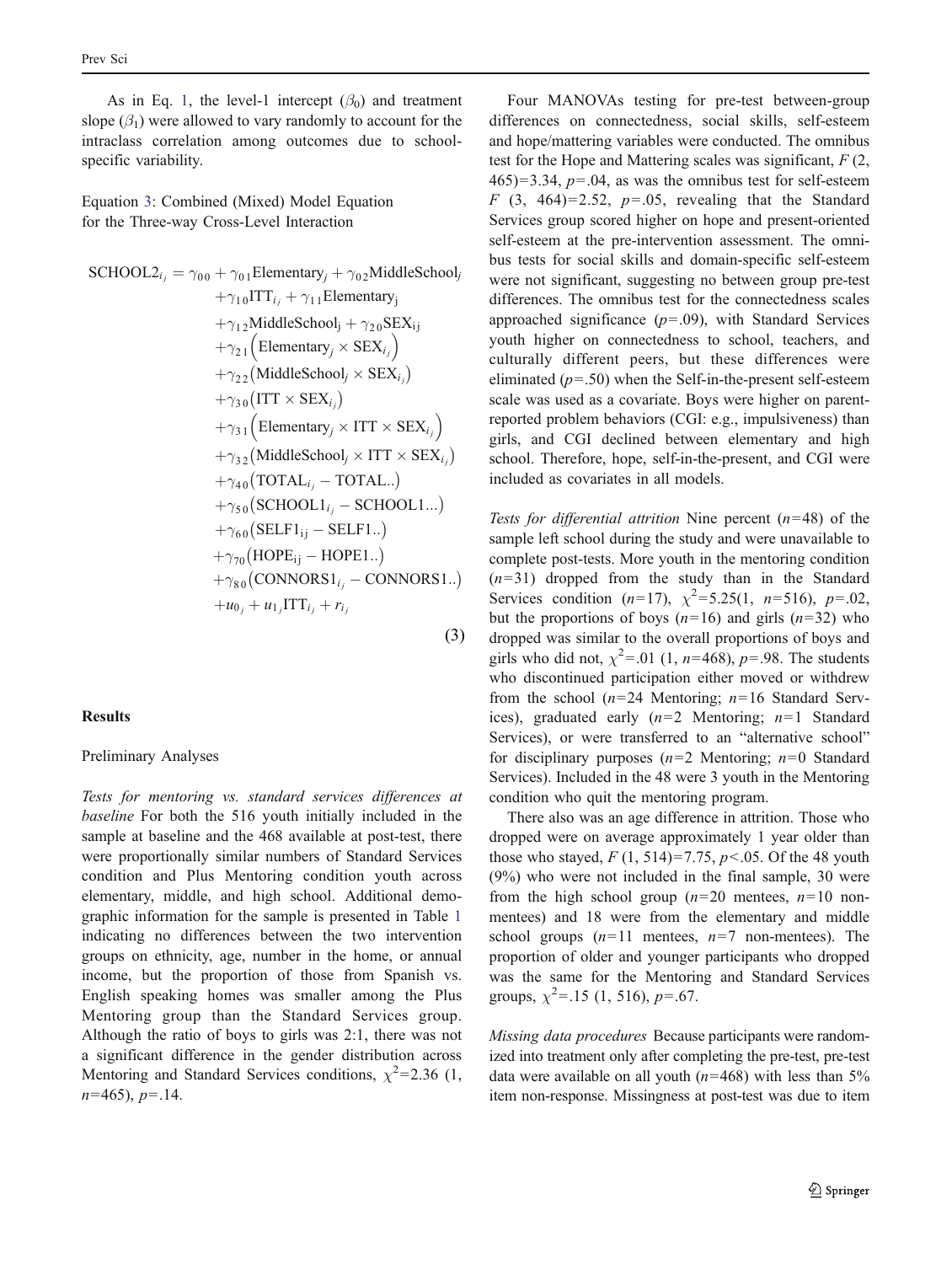<span id="page-7-0"></span>**Table 1** Tests of between-group differences before and after random assignment  $(n=516)$ 

|                                                   | Standard services $N$ or $M$ (SD) | Standard services plus mentoring<br>N or $M(SD)$ | $\chi^2$ (df) or t (df) |
|---------------------------------------------------|-----------------------------------|--------------------------------------------------|-------------------------|
| Before random assignment differences              |                                   |                                                  |                         |
| Sample surveyed at pre-test ("[initial]")         | 249                               | 267                                              |                         |
| Gender: female/male                               | 180/69                            | 165/102                                          | $6.04**$ $(1,513)$      |
| School level: elementary-middle/high school       | 138/111                           | 140/127                                          | 0.46(1,516)             |
| At post-test                                      |                                   |                                                  |                         |
| Sample surveyed at post-test                      | 232                               | 236                                              |                         |
| Gender: female/male                               | 168/64                            | 145/91                                           | $6.63**$ $(1,465)$      |
| School level: elementary-middle/high school       | 131/101                           | 129/107                                          | 0.15(1,468)             |
| Ethnicity                                         |                                   |                                                  | 5.75 (4,464)            |
| Mexican American                                  | 136                               | 122                                              |                         |
| Anglo/Caucasian                                   | 3                                 | 3                                                |                         |
| African American                                  | 16                                | 26                                               |                         |
| Asian American                                    | 2                                 | $\Omega$                                         |                         |
| Hispanic/Anglo biracial                           | 73                                | 83                                               |                         |
| Age                                               | 13.1(2.28)                        | 13.2(2.27)                                       | 0.56                    |
| Home language (Spanish/English)                   | 37/191                            | 23/211                                           | $4.18*$                 |
| Number of individuals in the home                 | 4.96(1.64)                        | 4.77(1.78)                                       | 1.36                    |
| Annual family income                              | \$21,100 (16,421)                 | \$19,200 (16,487)                                | 0.81                    |
| Total CIS service hours $(n=465)$ t $(df=1, 463)$ |                                   |                                                  |                         |
| Mentoring                                         | 0.17(1.35)                        | 7.69(5.43)                                       | $20.47***$              |
| CIS services (including mentoring)                | 29.03 (28.95)                     | 37.78 (27.72)                                    | $2.71**$                |
| Enrichment activities                             | 8.71 (13.40)                      | 9.76(11.83)                                      | 1.11                    |
| Educational enhancement activities                | 7.50(11.93)                       | 8.64(9.75)                                       | 1.04                    |
| Tutoring                                          | 3.40(9.11)                        | 3.08(7.03)                                       | 0.38                    |

 $***p\leq.005; **p\leq.01; *p\leq.05$ 

nonresponse (none more than 9%, most scales under 4%) as well as from sample attrition. Multiple attempts were made to survey youth in order to minimize data loss due to student absence on testing days. There were no consistent differences across groups (treatment, sex, grade level) between those youth who were missing all of their post-survey data with those who were not. Because the data were not missing completely at random, based on Little's MCAR  $\chi^2$ =4539 (144,  $n=468$ ),  $p<.001$ , but assumed to be missing at random (MAR), missing values were imputed (i.e., rather than deleted) (Schafer and Graham [2002](#page-14-0)). All of the demographic variables in Table 1 and several others, the scale pre-test and post-test variables, and an indicator for each school were used to impute values using the Expectation Maximization (EM) algorithm-based maximum likelihood estimation procedure in the SPSS 13 Missing Values module. Although this approach is not as statistically elegant as multiple imputation, given the small amount of missing data, the EM estimation was deemed satisfactory.

Tests of differences in program services Mentoring and Standard Services groups both received approximately 29 h of program services that included 34% supportive guidance (including mentoring), 31% enrichment activities, 28% educationally oriented support, and 10% tutoring (see Table 1). Mentees met with mentors for an average of eight meetings  $(M=7.7 \text{ h}, SD=5.3 \text{ h})$ . The two significant differences between mentoring and services only groups at the end of the year in Table 1 reflect the 8 h of mentoring received by the Plus Mentoring condition.

Referral source Referral source (school vs. non-school) was used as a covariate in main effect analyses. There were three primary referral sources. The majority of referrals came from parents  $(n=253)$ . Self-referrals included 79 youth who self-referred to the program and 27 youth who met with Case Managers who made the referral. Remaining referrals  $(n=97)$  were by individuals at school: Principal/ Vice Principal  $(n=7)$ , School Counselor  $(n=23)$ , Teacher  $(n=60)$ , or a peer  $(n=7)$ . These were divided into schoolbased ( $n=97$ ) versus non-school based referrals ( $n=358$ ) because these two types differed significantly on School self-esteem, Family self-esteem, Family support, Grades, and Mattering at baseline. The percentage of school vs. non-school referrals differed across grade levels. Fewer school referrals were made in elementary  $(n=10)$  and middle school  $(n=24)$  than in high school  $(n=56)$ ; more non-school referrals were made in elementary and middle school (n=174) than in high school (n=139;  $\chi^2$ =19.76, (1,  $n=468$ ),  $p=.001$ ;  $\eta^2=.208$ .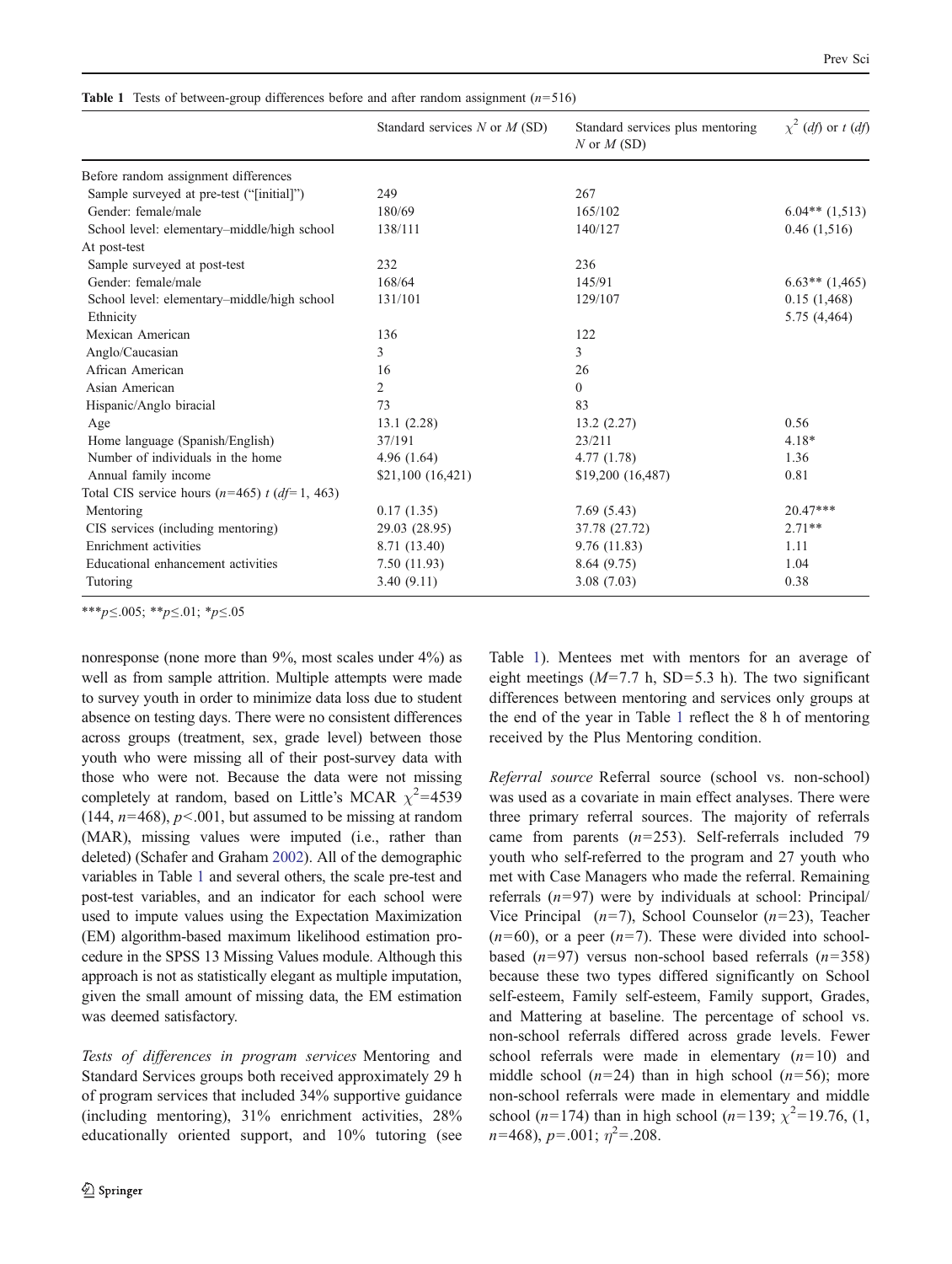#### Analyses of Effects of Mentoring

The HLM results presented in Table [2](#page-9-0) reveal four significant main effects of mentoring on connectedness to peers, global self-esteem, self-in-the-present, and perceived support from friends. On all of these outcomes, youth assigned to the Plus Mentoring condition had higher endof-year scores than those in the Support Services only condition. Main effects for mentoring were not significant for the remaining 17 outcomes (see Table [2](#page-9-0)). Effect sizes were computed using a formula described in Kalaian [\(2003\)](#page-13-0), and were small for connectedness to peers  $(d=0.25)$ , global self-esteem  $(d=16)$ , self-in-the-present  $(d=25)$ , and perceived support from friends  $(d=18)$ . The effect sizes averaged across all 21 outcomes was considerably smaller  $(d=.10)$ .

Results from the cross-level gender-by-school level on treatment condition interactions revealed significant three-way interactions on several outcomes among elementary school boys and high school-aged girls. Among elementary school boys, those in the Plus Mentoring condition reported higher connectedness to school  $(d=86; \text{ see Fig. 1}),$  to culturally different peers ( $d=58$ ), social skills (empathy  $[d=.77]$  and cooperation  $[d=0.71]$ , and hopefulness  $(d=0.73)$  than those in the Standard Services condition (see Table [3\)](#page-11-0).

The effects for the high school girls resembled the main effect findings above. Compared to high school girls receiving Standard Services, the mentored high school girls reported greater connectedness to culturally different peers  $(d=0.34)$ , self-esteem (global  $[d=0.27]$  and self-in-the-present  $[d=.34]$  $[d=.34]$  $[d=.34]$ , and support from friends  $([d=.39]$  see Table 4). There were no interaction effects among the girls on grades or any of the future-oriented, conventional outcome measures (e.g., hopefulness or connectedness to school).

There also were a few iatrogenic (adverse) effects of mentoring evident for older boys and younger girls. More than half of the treatment ( $\gamma_{10}$ ) coefficients for high school boys in the Mentoring condition were negative (e.g., connectedness to school, −.23; self-in-the-future, −.20; cooperation, −.19), though the mentored high school boys were significantly lower than high school boys receiving standard services alone only in connectedness to teachers. Middle school girls in the Plus Mentoring condition also demonstrated only one iatrogenic effect, which was lower self-control compared to middle school girls in the Standard Services condition (see Tables [3](#page-11-0) and [4](#page-11-0)).

# Estimates of School-level or Program Staff-Specific Variance in Outcomes from Mentoring

Also of concern was whether adding mentoring to other support services would be more effective in some schools than others, implying that differential effectiveness might

be due to school characteristics or to the agency staff members assigned to each school. Given the small number of schools,  $p<10$  was considered significant, but test statistics were examined only for those outcomes above on which there were significant main and interaction effects of mentoring. Chi-square significance tests for level-2 variance in the treatment slopes are shown next to the Chi-square statistics in Table [2](#page-9-0) (in the far right column for the slope tau) and under "Variance Components" in Tables [3](#page-11-0) and [4.](#page-11-0) The treatment effects of mentoring varied significantly across schools on empathy, self-esteem (self-in-thefuture and family), and hopefulness.

# Discussion

The present study of the effects of SBM during one academic year revealed small but positive main effects on two measures of self-reported self-esteem, on connectedness to peers, and on perceived social support from friends. In addition, effects differed by sex and school type with elementary boys and high school girls benefiting most from receiving mentoring in addition to receiving standard support services. Mentored elementary school boys reported higher connectedness to school and to culturally different peers, social skills (empathy and cooperation), and hopefulness. Mentored high school girls reported greater connectedness to culturally different peers, self-esteem, and support from friends. The effect sizes for the main effects were small, and the average effect size  $(d=10)$  was remarkably similar to those reported in the meta-analytic review by DuBois et al. [\(2002b\)](#page-13-0) for SBM  $(d=11$  fixed effects;  $d=0.07$  random effects).

The evidence of main effects of SBM on self-esteem and peer relationships, however, should be viewed cautiously. While an effect of SBM on self-esteem may be viewed by much of the public as an indication of the positive impact of SBM, it is reasonable to argue that the effect may be negative depending how these changes ultimately influence behavior. Recent research suggests peer-referenced selfesteem can be predictive of increased problem behaviors (DuBois et al. [2002a\)](#page-13-0). Similarly, research conducted with the Connectedness to Peers and Self-in-the-Present scales, on which the mentees improved the most, has found they cluster with factors that predict risk-taking and disengagement from school (Karcher [2003](#page-14-0), [2004](#page-14-0); Karcher and Finn [2005](#page-14-0)). In fact, the absence of a main effect on the more conventional Connectedness to School, Self-in-the-Future, and Mattering scales or on grades suggests that the changes in self-esteem associated with having a mentor were not related to academic engagement or future-oriented thinking. While these present- and peer-oriented effects of mentoring were found in main effects for the mentored youth as a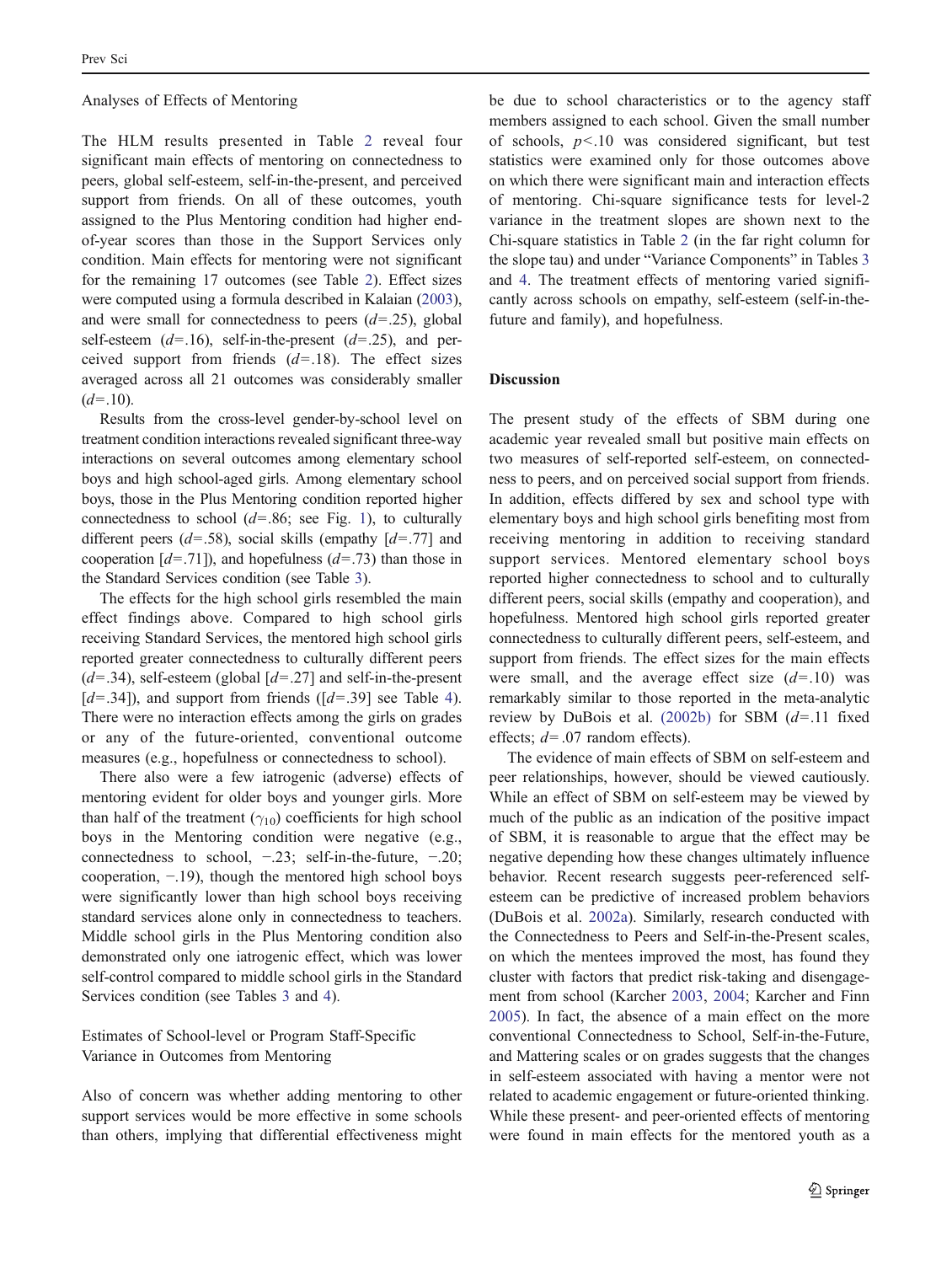<span id="page-9-0"></span>Table 2 Fixed and random effects for main effect of school-based mentoring in hierarchical models

| Construct                                   | Fixed effect |           |           | Random effect variance components | $\chi^2$ |                   |
|---------------------------------------------|--------------|-----------|-----------|-----------------------------------|----------|-------------------|
| Dependent variable                          | Coefficient  | <b>SE</b> | $t$ Ratio | $\sigma^2$                        | $\tau$   |                   |
| Connectedness                               |              |           |           |                                   |          |                   |
| Connectedness to school                     |              |           |           |                                   |          |                   |
| Intercept: comparison $M$ , $\gamma_{00}$   | 3.97         | 0.060     |           | 0.326                             | 0.012    | 23.89             |
| Slope: main effect (ITT), $\gamma_{10}$     | 0.063        | 0.060     | 1.05      |                                   | 0.008    | 18.36             |
| Connectedness to teachers                   |              |           |           |                                   |          |                   |
| Intercept: comparison M, $\gamma_{00}$      | 4.02         | 0.066     |           | 0.387                             | 0.013    | $25.21^{\dagger}$ |
| Slope: main effect (ITT), $\gamma_{10}$     | $-0.020$     | 0.063     | $-0.32$   |                                   | 0.003    | 20.72             |
| Connectedness to peers                      |              |           |           |                                   |          |                   |
| Intercept: comparison $M$ , $\gamma_{00}$   | 3.86         | 0.061     |           | 0.343                             | 0.012    | 23.49             |
| Slope: main effect (ITT), $\gamma_{10}$     | 0.168        | 0.061     | $2.73**$  |                                   | 0.007    | 14.62             |
| Connectedness to culturally different peers |              |           |           |                                   |          |                   |
| Intercept: comparison M, $\gamma_{00}$      | 4.23         | 0.075     |           | 0.422                             | 0.029    | 30.49*            |
| Slope: main effect (ITT), $\gamma_{10}$     | 0.100        | 0.069     | 1.45      |                                   | 0.010    | 13.77             |
| Self-esteem                                 |              |           |           |                                   |          |                   |
| Global self esteem                          |              |           |           |                                   |          |                   |
| Intercept: comparison $M$ , $\gamma_{00}$   | 3.233        | 0.044     |           | 0.175                             | 0.007    | 24.52             |
| Slope: main effect (ITT), $\gamma_{10}$     | 0.087        | 0.042     | $2.09*$   |                                   | 0.000    | 13.93             |
| Self-in-the-present                         |              |           |           |                                   |          |                   |
| Intercept: comparison $M$ , $\gamma_{00}$   | 4.022        | 0.059     |           | 0.282                             | 0.015    | $27.77*$          |
| Slope: main effect (ITT), $\gamma_{10}$     | 0.162        | 0.056     | 2.87**    |                                   | 0.007    | 17.95             |
| Self-in-the-future                          |              |           |           |                                   |          |                   |
| Intercept: comparison $M$ , $\gamma_{00}$   | 4.25         | 0.042     |           | 0.209                             | 0.000    | 12.33             |
| Slope: main effect (ITT), $\gamma_{10}$     | $-0.044$     | 0.057     | $-0.76$   |                                   | 0.021    | $25.28^{\dagger}$ |
| Peer                                        |              |           |           |                                   |          |                   |
| Intercept: comparison $M$ , $\gamma_{00}$   | 3.36         | 0.048     |           | 0.164                             | 0.014    | 32.66**           |
| Slope: main effect (ITT), $\gamma_{10}$     | 0.061        | 0.048     | 1.26      |                                   | 0.012    | 19.00             |
| School                                      |              |           |           |                                   |          |                   |
| Intercept: comparison $M$ , $\gamma_{00}$   | 3.24         | 0.052     |           | 0.253                             | 0.008    | 21.46             |
| Slope: main effect (ITT), $\gamma_{10}$     | 0.031        | 0.058     | 0.53      |                                   | 0.016    | 23.41             |
| Family                                      |              |           |           |                                   |          |                   |
| Intercept: comparison $M$ , $\gamma_{00}$   | 3.47         | 0.042     |           | 0.209                             | 0.000    | 13.05             |
| Slope: main effect (ITT), $\gamma_{10}$     | $-0.022$     | 0.058     | $-0.37$   |                                   | 0.022    | 29.58*            |
| Physical                                    |              |           |           |                                   |          |                   |
| Intercept: comparison $M$ , $\gamma_{00}$   | 3.01         | 0.056     |           | 0.334                             | 0.005    | 22.00             |
| Slope: main effect (ITT), $\gamma_{10}$     | 0.096        | 0.057     | 1.68      |                                   | 0.001    | 15.56             |
| Social skills                               |              |           |           |                                   |          |                   |
| Empathy                                     |              |           |           |                                   |          |                   |
| Intercept: comparison $M$ , $\gamma_{00}$   | 3.48         | 0.038     |           | 0.149                             | 0.003    | 21.32             |
| Slope: main effect (ITT), $\gamma_{10}$     | 0.063        | 0.048     | 1.32      |                                   | 0.014    | $26.57^{\dagger}$ |
| Assertiveness                               |              |           |           |                                   |          |                   |
| Intercept: comparison $M$ , $\gamma_{00}$   | 3.10         | 0.039     |           | 0.174                             | 0.001    | 17.89             |
| Slope: main effect (ITT), $\gamma_{10}$     | 0.035        | 0.045     | 0.78      |                                   | 0.005    | 17.25             |
| Cooperation                                 |              |           |           |                                   |          |                   |
| Intercept: comparison $M$ , $\gamma_{00}$   | 3.28         | 0.037     |           | 0.144                             | 0.003    | 17.99             |
| Slope: main effect (ITT), $\gamma_{10}$     | $-0.007$     | 0.045     | $-0.15$   |                                   | 0.010    | 23.45             |
| Self-control                                |              |           |           |                                   |          |                   |
| Intercept: comparison $M$ , $\gamma_{00}$   | 2.98         | 0.045     |           | 0.224                             | 0.002    | 13.80             |
| Slope: main effect (ITT), $\gamma_{10}$     | $-0.01$      | 0.048     | $-0.21$   |                                   | 0.002    | 14.66             |
| Social support                              |              |           |           |                                   |          |                   |
| Support from friends                        |              |           |           |                                   |          |                   |
| Intercept: comparison $M$ , $\gamma_{00}$   | 3.49         | 0.036     |           | 0.163                             | 0.000    | 11.37             |
| Slope: main effect (ITT), $\gamma_{10}$     | 0.083        | 0.040     | $2.10*$   |                                   | 0.000    | 11.14             |
| Support from family                         |              |           |           |                                   |          |                   |
| Intercept: comparison $M$ , $\gamma_{00}$   | 3.46         | 0.047     |           | 0.240                             | 0.003    | 16.81             |
|                                             |              |           |           |                                   |          |                   |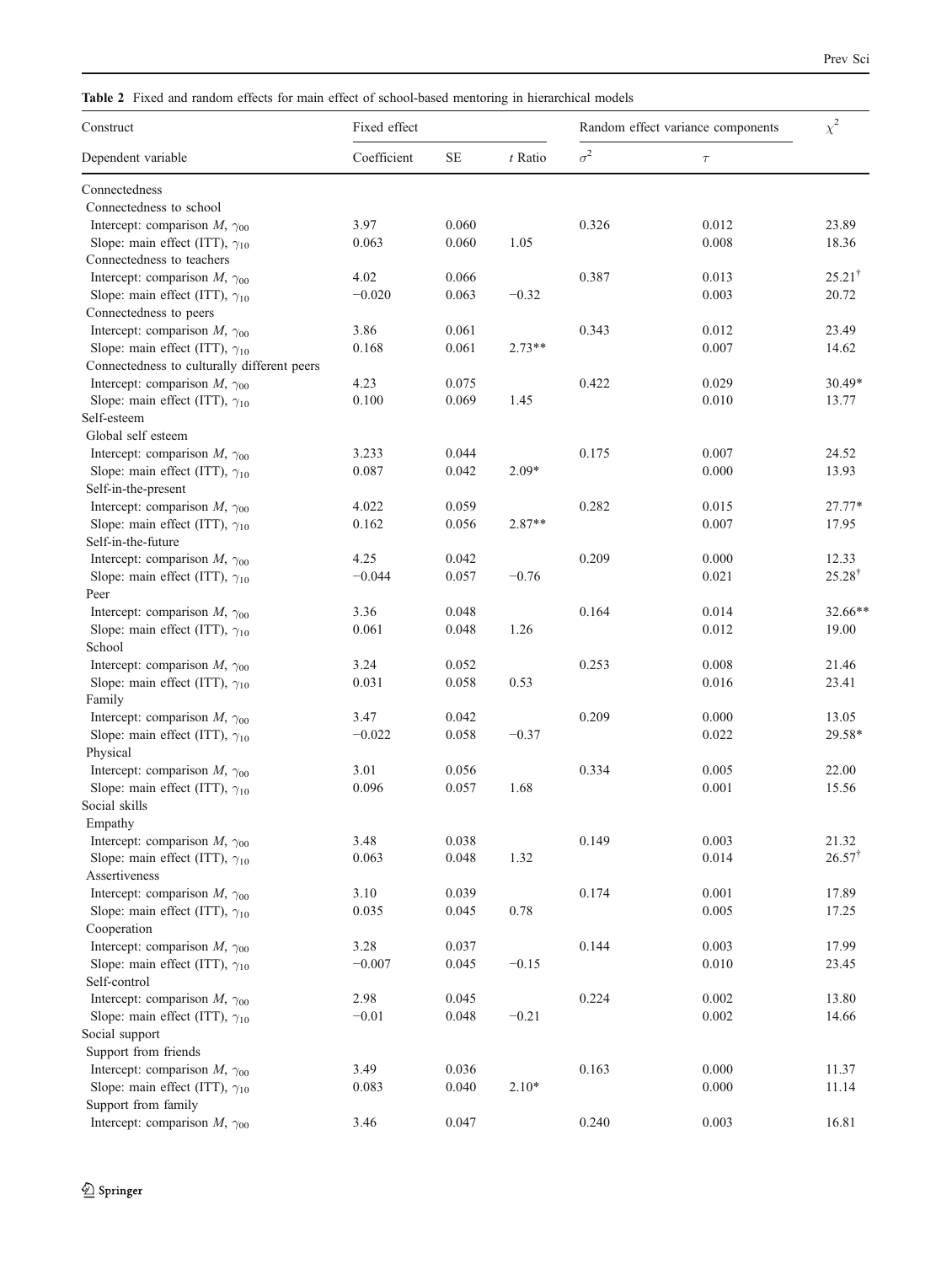#### <span id="page-10-0"></span>Table 2 (continued)

| Construct                               | Fixed effect |           |           | Random effect variance components | $\chi^2$ |                   |
|-----------------------------------------|--------------|-----------|-----------|-----------------------------------|----------|-------------------|
| Dependent variable                      | Coefficient  | <b>SE</b> | $t$ Ratio | $\sigma^2$                        | $\tau$   |                   |
| Slope: main effect (ITT), $\gamma_{10}$ | 0.012        | 0.056     | 0.21      |                                   | 0.013    | 23.33             |
| Grades                                  |              |           |           |                                   |          |                   |
| Math                                    |              |           |           |                                   |          |                   |
| Intercept: comparison M, $\gamma_{00}$  | 79.68        | 0.771     |           | 54.77                             | 1.95     | 19.74             |
| Slope: main effect (ITT), $\gamma_{10}$ | $-0.253$     | 0.991     | $-0.25$   |                                   | 7.32     | $24.92^{\dagger}$ |
| Reading                                 |              |           |           |                                   |          |                   |
| Intercept: comparison M, $\gamma_{00}$  | 79.88        | 0.662     |           | 43.44                             | 0.827    | 18.67             |
| Slope: main effect (ITT), $\gamma_{10}$ | $-0.760$     | 0.679     | $-1.12$   |                                   | 0.659    | 15.56             |
| Hope and mattering                      |              |           |           |                                   |          |                   |
| Hope                                    |              |           |           |                                   |          |                   |
| Intercept: comparison M, $\gamma_{00}$  | 4.07         | 0.053     |           | 0.259                             | 0.009    | 20.36             |
| Slope: main effect (ITT), $\gamma_{10}$ | 0.067        | 0.062     | 1.09      |                                   | 0.021    | $24.95^{\dagger}$ |
| Mattering                               |              |           |           |                                   |          |                   |
| Intercept: comparison M, $\gamma_{00}$  | 3.65         | 0.047     |           | 0.219                             | 0.004    | 16.43             |
| Slope: main effect (ITT), $\gamma_{10}$ | 0.030        | 0.046     | 0.65      |                                   | 0.000    | 14.11             |

Comparison refers to youth assigned to the Standard Services treatment.

 $\sigma^2$ : sigma squared, variance estimate for means at level one (individual),  $\tau$  tau, variance estimate for level two (setting/school), for intercept (γ<sub>00</sub>) and slope  $(\gamma_{10})$ 

\*\* $p$ ≤.01; \* $p$ ≤.05; <sup>†</sup>  $p$ ≤.10

whole, it was the high school female mentees who demonstrated the greatest changes in self-esteem, peer connectedness, and support from friends relative to the Standard Services group. Male high school mentees reported significant decreases in connectedness to teachers, and moderate-sized but non-significant declines in connectedness to school, self-in-the-future, and cooperation.

These dubious main effects are qualified by more clearly positive effects on social skills, hopefulness, and connectedness for elementary school male mentees. Prior research has shown connectedness to culturally different peers and to school to correlate positively with academic engagement and other prosocial activities that are condoned by adults (Battistich et al. [2004](#page-13-0); Henrich et al. [2005;](#page-13-0) Karcher [2003](#page-14-0); Karcher and Finn [2005](#page-14-0); Thomas and Smith [2004](#page-14-0)). The two social skills on which elementary male mentees improved empathy and cooperation—and the Hope scale also have been shown to predict academic engagement and improved interpersonal relationships (Elliott et al. [1988;](#page-13-0) Shorey et al. [2003;](#page-14-0) Stuart et al. [1991\)](#page-14-0). These findings, because of their relevance to success in school (both academically and interpersonally), seem to provide the most unequivocal support for the positive effects of SBM but only apply to elementary school boys.

It is concerning that for boys in high school we found no positive effects of SBM and a decline in connectedness to teachers. These sex and age differences warrant further study and underscore the importance of better understanding who benefits most from having a mentor in school. Big Brothers was created because Coulter and Westheimer wanted to provide older male role models to teenage boys who had few adult males in their lives (Baker and Maguire [2005](#page-13-0)). But in this study, elementary school boys benefited more than middle and high school age boys. In fact, the older male mentees more often quit the program. In addition, there was no effect of mentor gender on outcomes, which suggests that providing elementary school boys a mentor of either gender can be helpful.



Fig. 1 Adjusted mean levels of post-intervention connectedness to school for the Standard Services and the Plus Mentoring groups by gender and grade level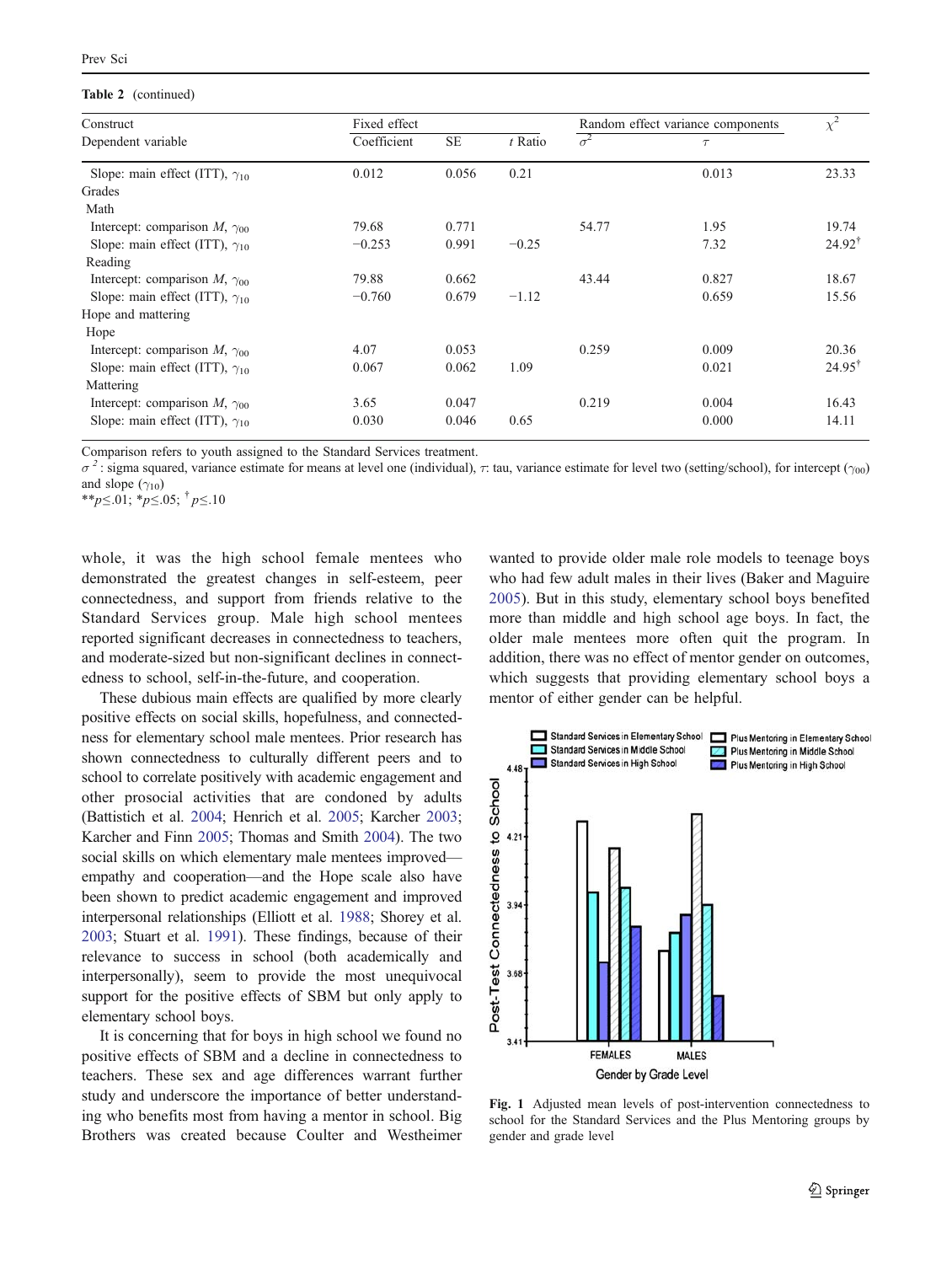<span id="page-11-0"></span>Table 3 Fixed and random effects in hierarchical models: ITT by school level for boys

| Construct                                   | Variance components |                     | Fixed effect, coefficient (SE) |                 |  |  |  |  |
|---------------------------------------------|---------------------|---------------------|--------------------------------|-----------------|--|--|--|--|
| Dependent variable                          | $(\sigma^2)$ $\tau$ | Elementary school   | Middle school                  | High school     |  |  |  |  |
| Connectedness                               |                     |                     |                                |                 |  |  |  |  |
| Connectedness to school                     |                     |                     |                                |                 |  |  |  |  |
| Intercept: comparison $M$ , $\gamma_{00}$   | $(0.31) 0.029*$     | 3.64(0.16)          | 3.79(0.15)                     | 3.96(0.13)      |  |  |  |  |
| Slope: three-way interaction, $\gamma_{10}$ | 0.023               | $0.63$ $(0.19)$ *** | $-0.03(0.17)$                  | $-0.23(0.17)$   |  |  |  |  |
| Connectedness to teachers                   |                     |                     |                                |                 |  |  |  |  |
| Intercept: comparison $M$ , $\gamma_{00}$   | $(0.379)$ 0.023*    | 3.93(0.17)          | 3.87(0.15)                     | 4.03(0.15)      |  |  |  |  |
| Slope: three-way interaction, $\gamma_{10}$ | 0.005               | 0.26(0.20)          | $-0.10(0.17)$                  | $-0.41(0.18)$ * |  |  |  |  |
| Connectedness to culturally different peers |                     |                     |                                |                 |  |  |  |  |
| Intercept: comparison M, $\gamma_{00}$      | $(0.416)$ 0.024†    | 3.88(0.18)          | 4.25(0.16)                     | 4.38(0.15)      |  |  |  |  |
| Slope: three-way interaction, $\gamma_{10}$ | 0.005               | $0.55(0.21)^*$      | 0.14(0.18)                     | $-0.04(0.19)$   |  |  |  |  |
| Social skills                               |                     |                     |                                |                 |  |  |  |  |
| Empathy                                     |                     |                     |                                |                 |  |  |  |  |
| Intercept: comparison M, $\gamma_{00}$      | $(0.147)$ 0.004     | 3.09(0.10)          | 3.35(0.09)                     | 3.43(0.09)      |  |  |  |  |
| Slope: three-way interaction, $\gamma_{10}$ | $0.018*$            | $0.44$ $(0.14)$ *** | 0.01(0.13)                     | $-0.10(0.12)$   |  |  |  |  |
| Cooperation                                 |                     |                     |                                |                 |  |  |  |  |
| Intercept: comparison $M$ , $\gamma_{00}$   | $(0.140)$ 0.006     | 3.08(0.10)          | 3.18(0.09)                     | 3.26(0.08)      |  |  |  |  |
| Slope: three-way interaction, $\gamma_{10}$ | 0.009               | $0.36(0.13)$ **     | 0.06(0.11)                     | $-0.19(0.11)$   |  |  |  |  |
| Hope                                        |                     |                     |                                |                 |  |  |  |  |
| Intercept: comparison M, $\gamma_{00}$      | (0.257) 0.004       | 3.90(0.13)          | 4.10(0.11)                     | 3.92(0.11)      |  |  |  |  |
| Slope: three-way interaction, $\gamma_{10}$ | 0.005               | $0.44~(0.16)*$      | $-0.15(0.14)$                  | 12(0.15)        |  |  |  |  |

Comparison refers to youth assigned to the Standard Services treatment.

 $\sigma^2$ : sigma squared, variance estimate for means at level 1 (individual),  $\tau$  tau, variance estimate for level 2 (setting/school) for intercept ( $\gamma_{00}$ ) and slope  $(\gamma_{10})$ 

\*\*\*p≤.005; \*\*p≤.01; \*p≤.05; †p≤.10

|  |  |  |  |  | Table 4 Fixed and random effects in hierarchical models: Effect of ITT by school level for girls |  |  |  |  |  |  |  |  |
|--|--|--|--|--|--------------------------------------------------------------------------------------------------|--|--|--|--|--|--|--|--|
|--|--|--|--|--|--------------------------------------------------------------------------------------------------|--|--|--|--|--|--|--|--|

| Construct                                   | Variance components       | Fixed effect, coefficient (SE) |                |                |  |  |  |
|---------------------------------------------|---------------------------|--------------------------------|----------------|----------------|--|--|--|
| Dependent variable                          | $(\sigma^2)$ $\tau$       | Elementary school              | Middle school  | High school    |  |  |  |
| Connectedness                               |                           |                                |                |                |  |  |  |
| Connectedness to culturally different peers |                           |                                |                |                |  |  |  |
| Intercept: comparison M, $\gamma_{00}$      | $(0.416) 0.024^{\dagger}$ | 4.27(0.13)                     | 4.53(0.13)     | 4.20(0.09)     |  |  |  |
| Slope: three-way interaction, $\gamma_{10}$ | 0.005                     | $-0.15(0.17)$                  | $-0.13(0.15)$  | $0.23(0.11)*$  |  |  |  |
| Self-esteem                                 |                           |                                |                |                |  |  |  |
| Global self-esteem                          |                           |                                |                |                |  |  |  |
| Intercept: comparison M, $\gamma_{00}$      | $(0.172) 0.010^{\dagger}$ | 3.37(0.08)                     | 2.23(0.08)     | 3.08(0.06)     |  |  |  |
| Slope: three-way interaction, $\gamma_{10}$ | 0.000                     | $-.03$ (.11)                   | 0.08(0.09)     | $0.16(0.07)^*$ |  |  |  |
| Self-in-the-present                         |                           |                                |                |                |  |  |  |
| Intercept: comparison M, $\gamma_{00}$      | $(0.279)$ 0.018*          | 4.19(0.10)                     | 4.08(0.11)     | 3.87(0.08)     |  |  |  |
| Slope: three-way interaction, $\gamma_{10}$ | 0.016                     | 0.22(0.14)                     | 0.05(0.13)     | $0.22(0.10)*$  |  |  |  |
| Social skills                               |                           |                                |                |                |  |  |  |
| Self-control                                |                           |                                |                |                |  |  |  |
| Intercept: comparison M, $\gamma_{00}$      | (0.218) 0.002             | 2.97(0.08)                     | 3.03(0.07)     | 2.99(0.06)     |  |  |  |
| Slope: three-way interaction, $\gamma_{10}$ | 0.000                     | 0.02(0.12)                     | $-0.24(0.10)*$ | 0.05(0.08)     |  |  |  |
| Social support                              |                           |                                |                |                |  |  |  |
| Support from friends                        |                           |                                |                |                |  |  |  |
| Intercept: comparison M, $\gamma_{00}$      | (0.163) 0.000             | 3.57(0.06)                     | 3.47(0.06)     | 3.42(0.05)     |  |  |  |
| Slope: three-way interaction, $\gamma_{10}$ | 0.001                     | $-0.05(0.09)$                  | 0.11(0.88)     | $0.16(0.07)^*$ |  |  |  |

Comparison refers to youth assigned to the Standard Services treatment.

 $\sigma^2$ : sigma squared, variance estimate for means at level 1 (individual),  $\tau$ : tau, variance estimate for level 2 (setting/school) for intercept ( $\gamma_{00}$ ) and

slope ( $\gamma_{10}$ )<br>\* $p \le 0.05$ ; <sup>†</sup> $p \le 0.10$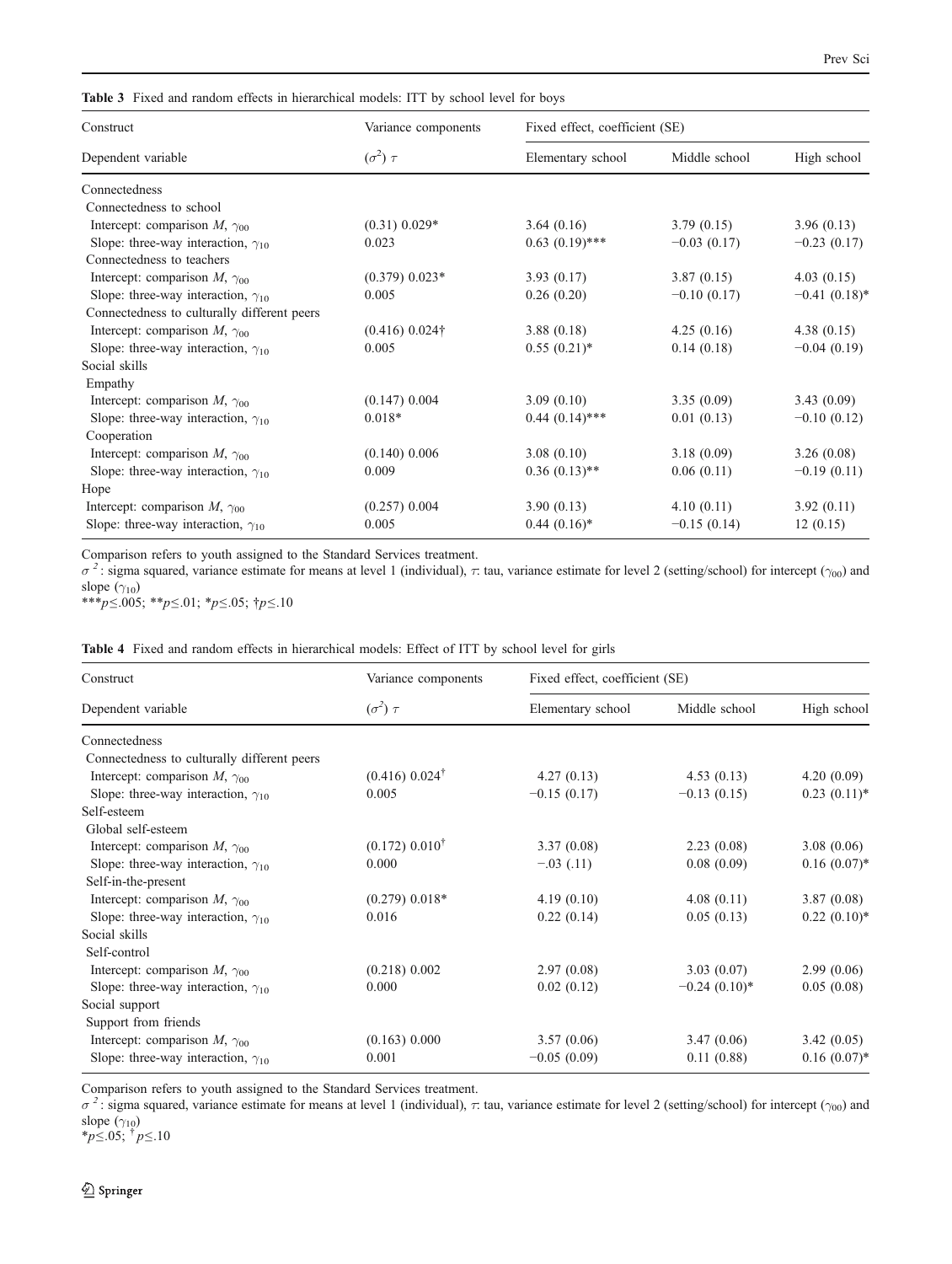It also may be instructive for future research to consider why older girls might benefit more than younger girls, or why older girls would benefit while older boys might not. Regarding the mentees' age, one possibility is that older girls might be better able to utilize their adult mentors to help them plan for the future. As was the case in this study, mentors often have more resources and post-secondary educational experience than do their mentees' parents (AOL Time Warner Foundation [2002\)](#page-13-0). Perhaps older female mentees used their mentors to help them think about their futures (e.g., talking about jobs or post-secondary education) while younger mentees may have been less interested in discussing their future. However, two findings suggest this is not a strong explanation of the results. First, there was virtually no effect of mentoring on future-oriented outcomes. Second, from this perspective older boys should have been able to use their mentors better than younger boys to leverage positive outcomes, which was not the case. Rather, Bogat and Liang's ([2005\)](#page-13-0) hypothesis about heightened needs for relatedness among older girls may best explain the positive effects for high school girls.

Given the number of barriers experienced by mentors to establishing and maintaining school-based matches during this study, the fact that even small effects on self-esteem, connectedness, and social skills appeared to result from SBM is impressive and bodes well for the potential impact that SBM could have. However, there is no evidence of program impact on grades, which was the primary objective of the Department of Education's student mentoring initiative (MENTOR [2004](#page-14-0)). The effects are small compared to those of psychotherapy for youth (Weisz et al. [1995](#page-14-0)), but they are similar in that older girls appear to benefit more than older boys. Consistent with some other interventions (viz., Huston et al. [2001\)](#page-13-0), effects for elementary boys were larger than for elementary girls. However, the effects reported here, while similar in size to those found in community-based mentoring, occurred on fewer outcomes and the effects are not found consistently across gender and school level (DuBois et al. [2002b\)](#page-13-0). In addition, the potential long-term preventative effect and the clinical significance of changes on this small set of outcomes is unclear.

Both the agency which coordinated the program and the schools likely could have better supported the mentors in ways that might have facilitated stronger program impacts. The agency in this study did not provide many of the "best practices" that DuBois et al. [\(2002b\)](#page-13-0) found were used by those mentoring programs that achieved the best results. Little structure was provided to guide or facilitate meetings. Ongoing training occurred among very few mentors (but perhaps partly because of mentors' limited interest or time). Therefore, this study's estimates of the effects of SBM may well be substantially less than if more of these practices had been in place. Given this evidence, agencies should

emphasize quality of programs (as opposed to the number of mentors) as a way of increasing the likelihood that the match will last long enough to have an impact.

The school structure also introduced formidable barriers to mentors and mentees meeting consistently. Although the school year may afford as many as 9 months of meetings, this program experienced a slow startup, which is common in school-based mentoring (Hansen [2005](#page-13-0); Herrera et al. [2000\)](#page-13-0). The process of getting matches together took 2 to 3 months from the beginning of school. The average match length was eight meetings or approximately 3 months' worth of meetings. Then there were holidays, such as winter and spring break, after which many mentors never returned. A large majority of mentors in this study were college students who had their own schedules for testing and vacation that sometimes conflicted with those of their mentees.

The significant school-specific variance in the treatment effects suggests other school-related phenomena (e.g., staff support, matching procedures, or school climate) may have affected outcomes and should be examined in future research. For example, although federally mandated achievement testing (and practice testing) was a phenomenon shared by all schools that often precluded mentors and mentees from meeting, schools differed in their willingness to allow mentors to meet with youth during these periods. Some schools also were more restrictive in the times they allowed students to meet with mentors in general (e.g., only during elective class periods).

There were several other limitations to the present study that should be addressed and remedied in future research on SBM. The findings from this study suggest that SBM, as it was conducted in this study, is of modest immediate value beyond other services provided to youth in schools and that it may have no direct, appreciable effect on academic achievement. Yet one reason for this finding may reflect the absence of data on pre-intervention or pre-randomization grades. Therefore the use of first semester grades as the covariates for the tests of SBM effects on post-test grades may be biased if first semester grades (covariates) were affected by treatment status (although most matches started after the first 6-weeks period). It is also possible that a positive effect of SBM on grades will occur but only in response to the changes in selfesteem, connectedness and social skills that occurred (Karcher et al. [2006\)](#page-14-0). Future longitudinal studies could help estimate the duration of effects and whether proximal effects do indeed contribute to later outcomes such as grades.

To maintain the purest test of the counterfactual state (Grossman [2005\)](#page-13-0), we did not include as predictors any variables that were measured or occurred after randomization because they could have been influenced by treatment. For example, although past research suggests that dosage and program support factors are influential (DuBois et al. [2002b](#page-13-0); e.g., measures of the amount or quality of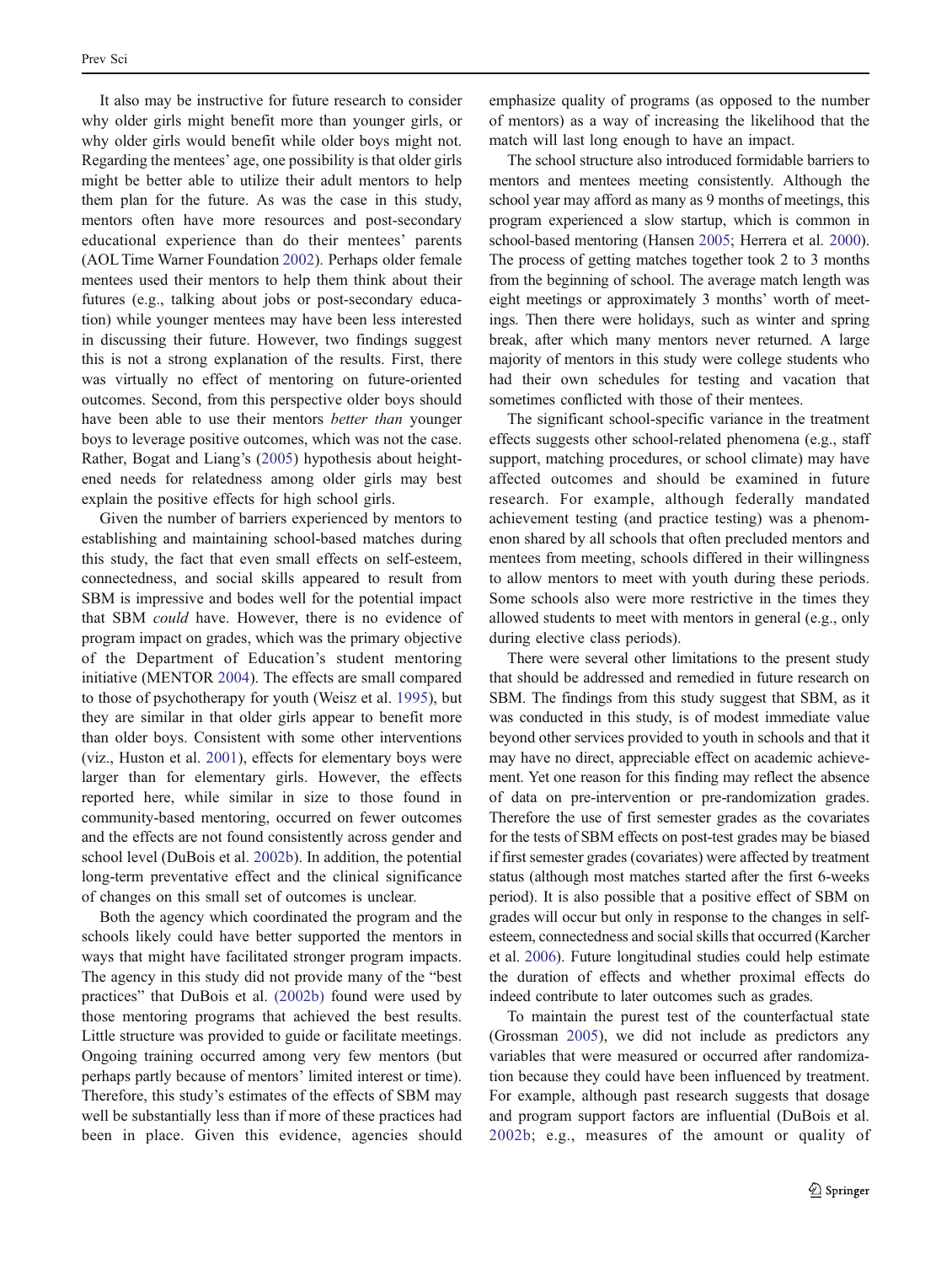<span id="page-13-0"></span>mentoring or number of meetings), these reflect postassignment, non-random variations in treatment. Such factors can be addressed in future reports of the quasiexperimental findings from the current project. Also instructive would be qualitative, phenomenological investigations into how boys and girls may differently experience mentors across school settings.

In conclusion, these findings suggest school-based mentoring as typically implemented within a multi-component program may be of limited value for students in general and most helpful to elementary school boys and high school girls. SBM's effectiveness is likely to be hampered by poor program fidelity that results from difficulties in recruiting sufficient mentors, scheduling regular mentoring meetings and supervision times, and maintaining matches for longer than a few months. Greater attention to providing programmatic structure and ongoing mentor support seems essential to improving program outcomes. As DeVone Boggan (2005) once said, "It may take a village to raise a child, but who's raising the village?" By extension, it may be better for SBM program staff to focus time and resources on "how much" support they can provide to mentors than to emphasize "how many" mentors they can recruit.

Acknowledgements This research was funded by the William T. Grant Foundation and received ongoing support from Drs. Robert Granger and Ed Seidman. The study was conducted through the Communities in Schools of San Antonio (CISSA) agency with the help of ChiChi Allen, Kristine Benne, Debby Gil-Hernandez, Molly Gomez, Michelle Holcomb, and Laura Roy-Carlson. David DuBois consulted on the design and data analyses. The project would not have succeeded without the support of Dr. Patrick McDaniel, Nancy Reed. Jessica Weaver, the Case Managers and Cluster Leaders at CISSA. Ed Connor assisted with data management. Bob Frasier and Ross Trevino assisted with mentor recruitment. Drs. Rich Diem, Art Hernandez, and Jesse Zapata provided a home for the 3-year project. The author thanks David DuBois, Renee Spencer, and Timothy Cavell for their feedback on earlier drafts, and both Tina Kauh and Mathilda du Toit for assistance with the HLM models.

#### References

- AOL Time Warner Foundation (2002). Mentoring in America. New York: AOL Time Warner Foundation.
- Baker, D., & Maguire, C. (2005). Mentoring in historical perspective. In D. L. DuBois & M. J. Karcher (Eds.) Handbook of youth mentoring (pp. 14–29). Thousand Oaks, CA: Sage.
- Battistich, V., Schaps, E., & Wilson, N. (2004). Effects of an elementary school intervention on students' "connectedness" to school and social adjustment during middle school. Journal of Primary Prevention, 24, 243–262.
- Boggan, D. (2005, June 15). Lunch Keynote. Youthfriends' Second National School-based Mentoring Conference, Kansas City, Missouri.
- Bogat, G. A., & Liang, L. (2005). Gender and mentoring relationships. In D. L. DuBois & M. J. Karcher (Eds.) Handbook of youth mentoring (pp. 205–218). Thousand Oaks, CA: Sage.
- Bramlett, R. K., Dielmann, K. B., & Smithson, M. (1999). Screening for behavior problems in preschool: A comparison of the social skills rating system (SSRS) and a structured teacher interview. Research in the Schools, 6, 47–52.
- Cavell, T., & Smith, A. M. (2005). Mentoring children. In D. L. DuBois & M. J. Karcher (Eds.) Handbook of youth mentoring (pp. 160–176). Thousand Oaks, CA: Sage.
- Conners, C. K., Sitarenios, G., Parker, J. D. A., & Epstein, J. N. (1998). The revised Conners' Parent Rating Scale (CPRS-R): Factor structure, reliability, and criterion validity. Journal of Abnormal Child Psychology, 26, 257–268.
- Darling, N. (2005). Mentoring adolescents. In D. L. DuBois & M. J. Karcher (Eds.) Handbook of youth mentoring (pp. 177–190). Thousand Oaks, CA: Sage.
- DuBois, D. L., & Karcher, M. J. (2005). Youth mentoring: Theory, research, and practice. In D. L. DuBois & M. J. Karcher (Eds.) Handbook of youth mentoring (pp. 2–11). Thousand Oaks, CA: Sage Publications.
- DuBois, D. L., Burk-Braxton, C., Swenson, L. P., Tevendale, H. D., Lockerd, E. M., & Moran, B. J. (2002a). Getting by with a little help from self and others: Self-esteem and social support as resources during early adolescence. Developmental Psychology, 38, 822–839.
- DuBois, D. L., Felner, R. D., Brand, S., Phillips, R. S. C., & Lease, M. A. (1996). Early adolescent self-esteem: A developmental-ecological framework and assessment strategy. Journal of Research on Adolescence, 6, 543–579.
- DuBois, D. L., Felner, R. D., Sherman, M. D., & Bull, C. A. (1994). Socio-environmental experiences, self-esteem, and emotional/ behavioral problems in early adolescence. American Journal of Community Psychology, 22, 371–397.
- DuBois, D. L., Holloway, B. E., Valentine, J. C., & Cooper, H. (2002b). Effectiveness of mentoring programs for youth: A meta-analytic review. American Journal of Community Psychology, 30, 157–197.
- DuBois, D. L., Neville, H. A., Parra, G. R., & Pugh-Lilly, A. O. (2002c). Testing a new model of mentoring. In J. E. Rhodes (Ed.) A critical view of youth mentoring, (Vol. 93, pp. 21–57). San Francisco: Jossey-Bass.
- Elliott, S. N., Gresham, F. M., Freeman, T., & McCloskey, G. (1988). Teacher and observer ratings of children's social skills: Validation of the social skills rating scales. Journal of Psychoeducational Assessment, 6, 152–161.
- Gresham, F. M., & Elliott, S. N. (1990). Social skills rating system manual. Circle Pines, MN: American Guidance Services.
- Grossman, J. B. (2005). Evaluating mentoring programs. In D. L. DuBois & M. J. Karcher (Eds.) Handbook of youth mentoring (pp. 251–265). Thousand Oaks, CA: Sage.
- Grossman, J. B., & Rhodes, J. E. (2002). The test of time: Predictors and effects of duration in youth mentoring programs. American Journal of Community Psychology, 30, 199–219.
- Hansen, K. (2005). School-based mentoring study phase 1 report 2003–2004 school year: Effective practices. Philadelphia: Big Brothers Big Sisters.
- Henrich, C. C., Brookmeyer, K. A., & Shahar, G. (2005). Weapon violence in adolescence: Parent and school connectedness as protective factors. Journal of Adolescent Health, 37, 306–312.
- Herrera, C. L., Sipe, W. S., & McClanahan, Z. (2000). Mentoring schoolage children: Relationship development in community-based and school-based programs. Philadelphia: Public/Private Ventures.
- Huston, A. C., Duncan, G. J., Granger, R., Bos, J., McLoyd, V., Mistry, R., et al. (2001). Work-based antipoverty programs for parents can enhance the school performance and social behavior of children. Child Development, 72, 318–336.
- Kalaian, S. A. (2003). Meta-analysis methods for synthesizing treatment effects in multisite studies: Hierarchical linear modeling (HLM) perspective. Practical Assessment, Research & Evalua-